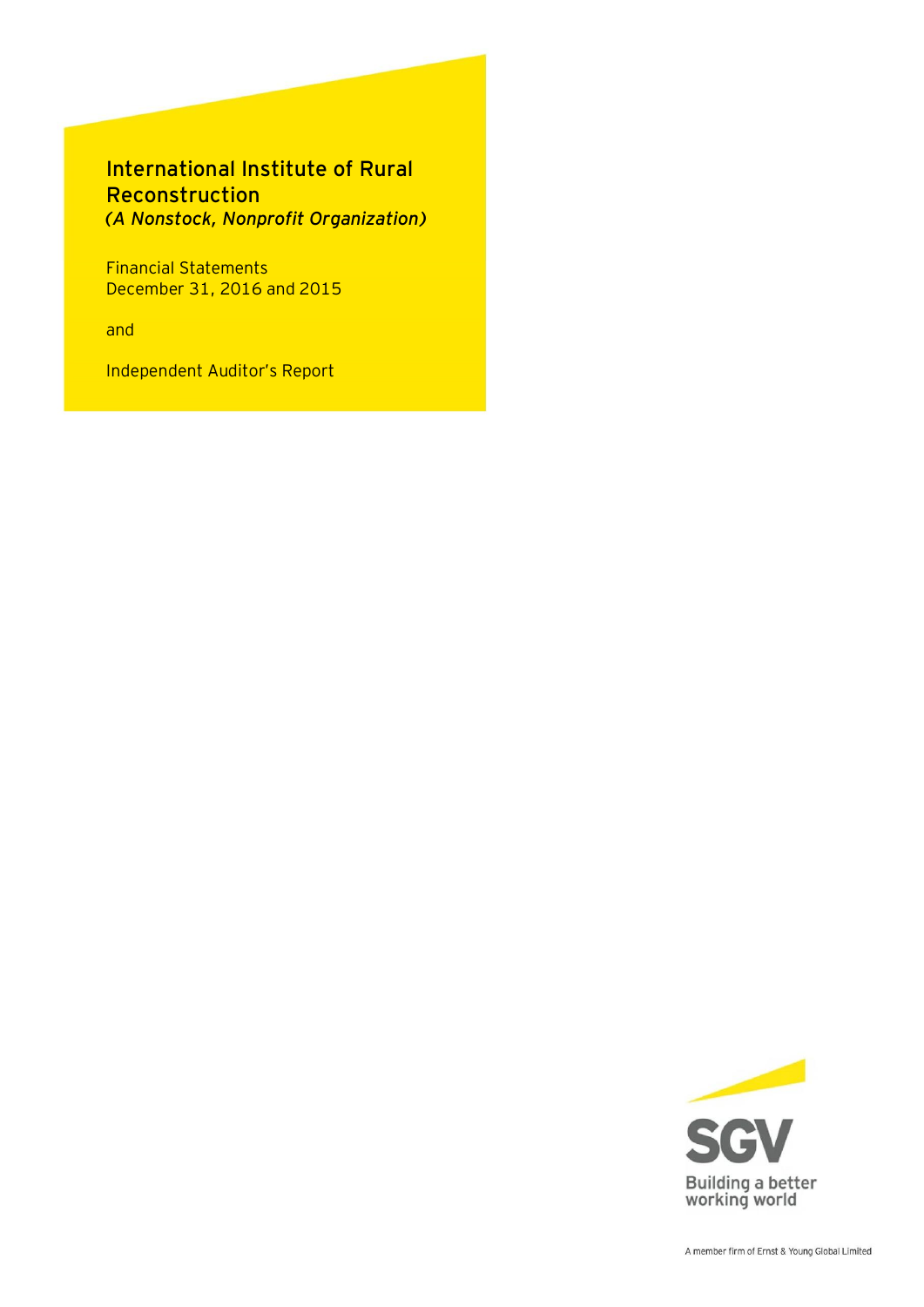

6760 Ayala Avenue 1226 Makati City Philippines

SyCip Gorres Velayo & Co. Tel: (632) 891 0307 Fax: (632) 819 0872 ey.com/ph

BOA/PRC Reg. No. 0001, December 14, 2015, valid until December 31, 2018 SEC Accreditation No. 0012-FR-4 (Group A), November 10, 2015, valid until November 9, 2018

## **INDEPENDENT AUDITOR'S REPORT**

The Board of Trustees International Institute of Rural Reconstruction

## **Report on the Audit of the Financial Statements**

We have audited the financial statements of International Institute of Rural Reconstruction (the Institute), a nonstock, nonprofit organization incorporated in Delaware, United States of America, which comprise the statements of financial position as at December 31, 2016 and 2015, and the statements of activities, statements of changes in net assets and statements of cash flows for the years then ended, and a summary of significant accounting policies and other explanatory information.

In our opinion, the financial statements present fairly, in all material respects, the financial position of the Institute as at December 31, 2016 and 2015, and the results of its activities and its cash flows for the years then ended in conformity with U.S. generally accepted accounting principles.

## **Basis for Opinion**

We conducted our audits in accordance with International Standards on Auditing (ISAs). Our responsibilities under those standards are further described in the *Auditor's Responsibilities for the Audit of the Financial Statements* section of our report. We are independent of the Institute in accordance with the Code of Ethics for Professional Accountants in the Philippines (Code of Ethics) together with the ethical requirements that are relevant to our audit and we have fulfilled our other ethical responsibilities in accordance with these requirements and the Code of Ethics. We believe that the audit evidence we have obtained is sufficient and appropriate to provide a basis for our opinion.

## **Responsibilities of Management and Those Charged with Governance for the Financial Statements**

Management is responsible for the preparation and fair presentation of these financial statements in accordance with U.S. generally accepted accounting principles, and for such internal control as management determines is necessary to enable the preparation of financial statements that are free from material misstatement, whether due to fraud or error.

In preparing the financial statements, management is responsible for assessing the Institute's ability to continue as a going concern, disclosing, as applicable, matters related to going concern and using the going concern basis of accounting unless management either intends to liquidate the Institute or to cease operations, or has no realistic alternative but to do so.

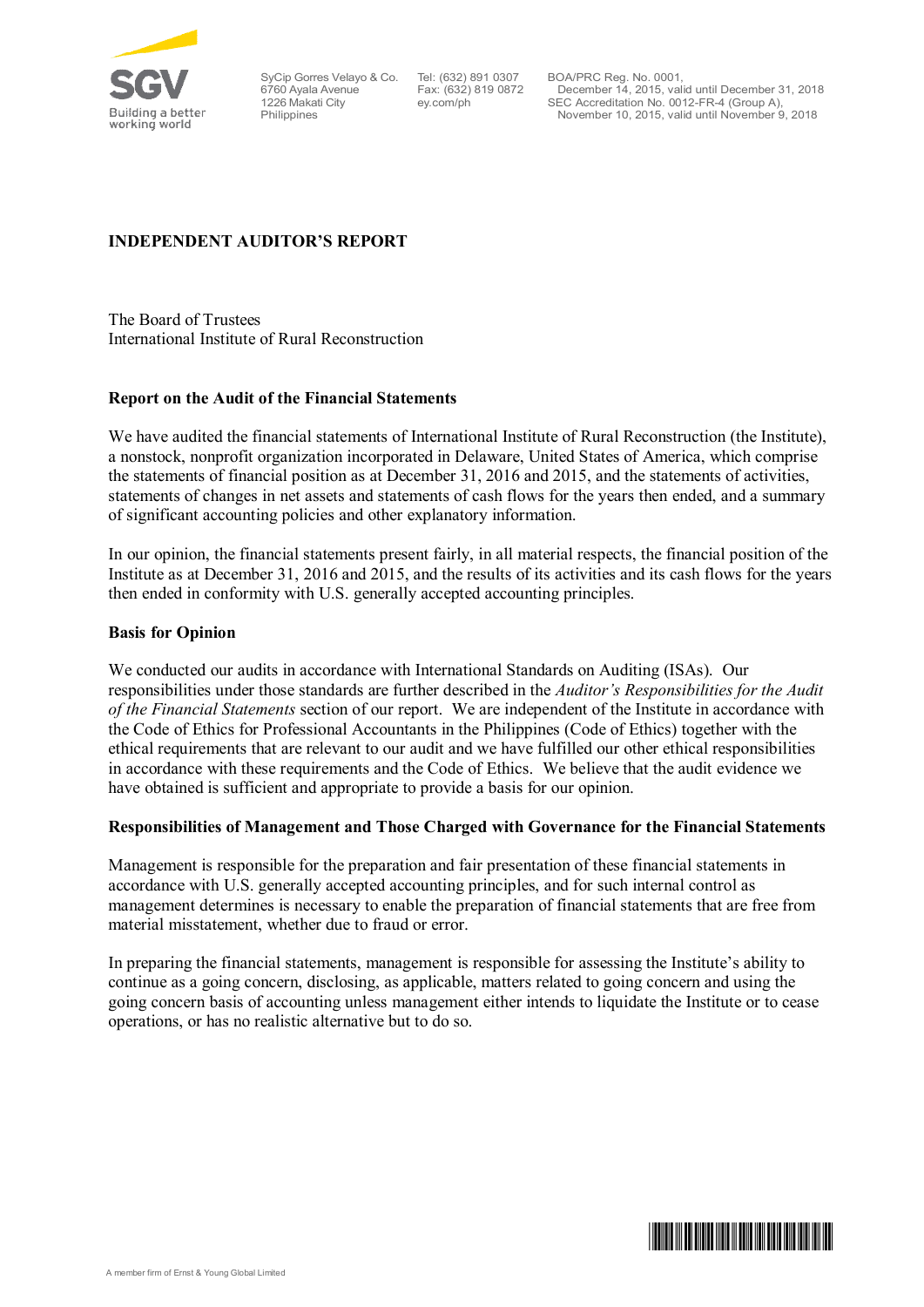

Those charged with governance are responsible for overseeing the Institute's financial reporting process.

 $-2-$ 

## **Auditor's Responsibilities for the Audit of the Financial Statements**

Our objectives are to obtain reasonable assurance about whether the financial statements as a whole are free from material misstatement, whether due to fraud or error, and to issue an auditor's report that includes our opinion. Reasonable assurance is a high level of assurance, but is not a guarantee that an audit conducted in accordance with PSAs will always detect a material misstatement when it exists. Misstatements can arise from fraud or error and are considered material if, individually or in the aggregate, they could reasonably be expected to influence the economic decisions of users taken on the basis of these financial statements.

As part of an audit in accordance with PSAs, we exercise professional judgment and maintain professional skepticism throughout the audit. We also:

- Identify and assess the risks of material misstatement of the financial statements, whether due to fraud or error, design and perform audit procedures responsive to those risks, and obtain audit evidence that is sufficient and appropriate to provide a basis for our opinion. The risk of not detecting a material misstatement resulting from fraud is higher than for one resulting from error, as fraud may involve collusion, forgery, intentional omissions, misrepresentations, or the override of internal control.
- ∂ Obtain an understanding of internal control relevant to the audit in order to design audit procedures that are appropriate in the circumstances, but not for the purpose of expressing an opinion on the effectiveness of the Institute's internal control.
- ∂ Evaluate the appropriateness of accounting policies used and the reasonableness of accounting estimates and related disclosures made by management.
- ∂ Conclude on the appropriateness of management's use of the going concern basis of accounting and, based on the audit evidence obtained, whether a material uncertainty exists related to events or conditions that may cast significant doubt on the Institute's ability to continue as a going concern. If we conclude that a material uncertainty exists, we are required to draw attention in our auditor's report to the related disclosures in the financial statements or, if such disclosures are inadequate, to modify our opinion. Our conclusions are based on the audit evidence obtained up to the date of our auditor's report. However, future events or conditions may cause the Institute to cease to continue as a going concern.
- ∂ Evaluate the overall presentation, structure and content of the financial statements, including the disclosures, and whether the financial statements represent the underlying transactions and events in a manner that achieves fair presentation.

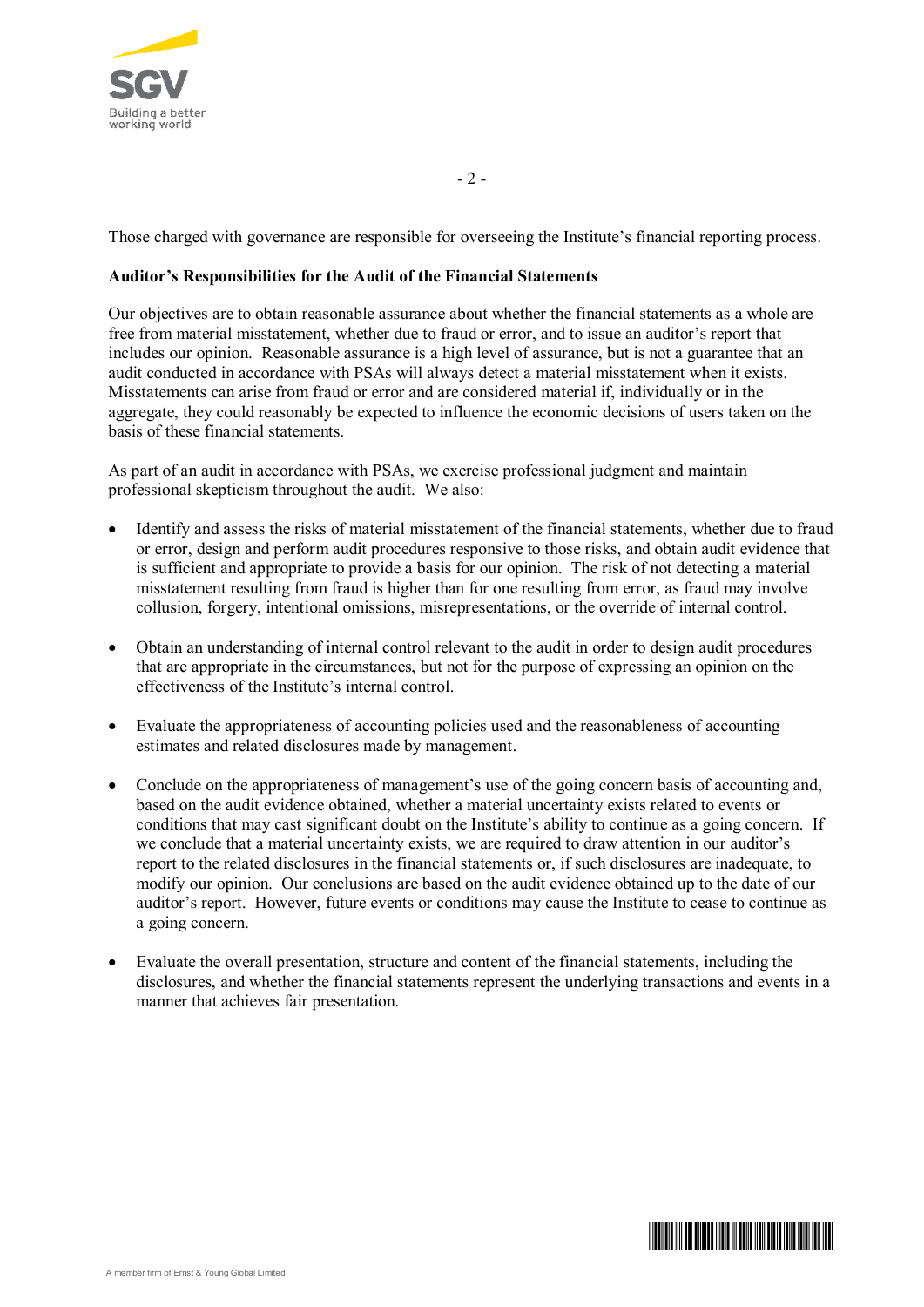

-3 -

We communicate with those charged with governance regarding, among other matters, the planned scope and timing of the audit and significant audit findings, including any significant deficiencies in internal control that we identify during our audit.

Christini & Vallej

Partner

April 21, 2017

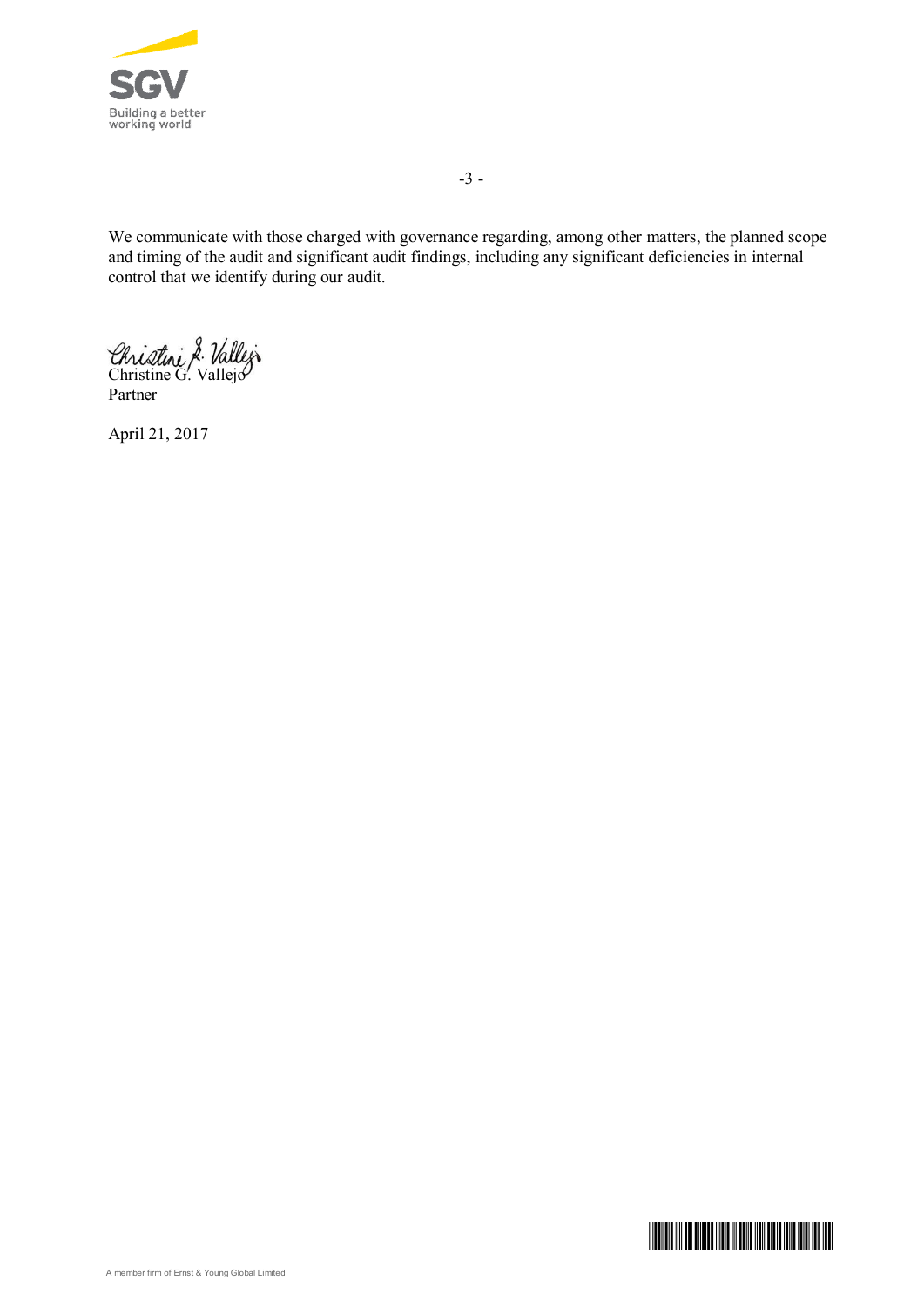## **STATEMENTS OF FINANCIAL POSITION**

|                                                         | December 31 |             |  |
|---------------------------------------------------------|-------------|-------------|--|
|                                                         | 2016        | 2015        |  |
| <b>ASSETS</b>                                           |             |             |  |
| Cash and cash equivalents (Note 3)                      | \$1,603,145 | \$2,502,082 |  |
| Investments (Note 3)                                    | 725,654     | 739,360     |  |
| Contribution receivables (Note 4)                       | 1,892,077   | 1,349,459   |  |
| Other receivables (Note 5)                              | 790,235     | 242,018     |  |
| Property and equipment - net (Note 6)                   | 280,902     | 289,806     |  |
| Prepayment and other assets                             | 51,845      | 54,217      |  |
| Pension asset (Note 8)                                  | 15,280      |             |  |
|                                                         | \$5,359,138 | \$5,176,942 |  |
|                                                         |             |             |  |
| <b>LIABILITIES AND NET ASSETS</b><br><b>LIABILITIES</b> |             |             |  |
| Accounts payable and other current liabilities (Note 7) | \$369,637   | \$305,797   |  |
| Pension liability (Note 8)                              |             | 58,227      |  |
| Other noncurrent liabilities                            | 10,459      | 2,973       |  |
| <b>Total Liabilities</b>                                | 380,096     | 366,997     |  |
| <b>NET ASSETS</b>                                       |             |             |  |
| Unrestricted                                            | 2,679,871   | 2,324,588   |  |
| Temporarily restricted (Note 9)                         | 1,581,189   | 1,767,375   |  |
| Permanently restricted (Note 9)                         | 717,982     | 717,982     |  |
| <b>Total Net assets</b>                                 | 4,979,042   | 4,809,945   |  |
|                                                         | \$5,359,138 | \$5,176,942 |  |
|                                                         |             |             |  |

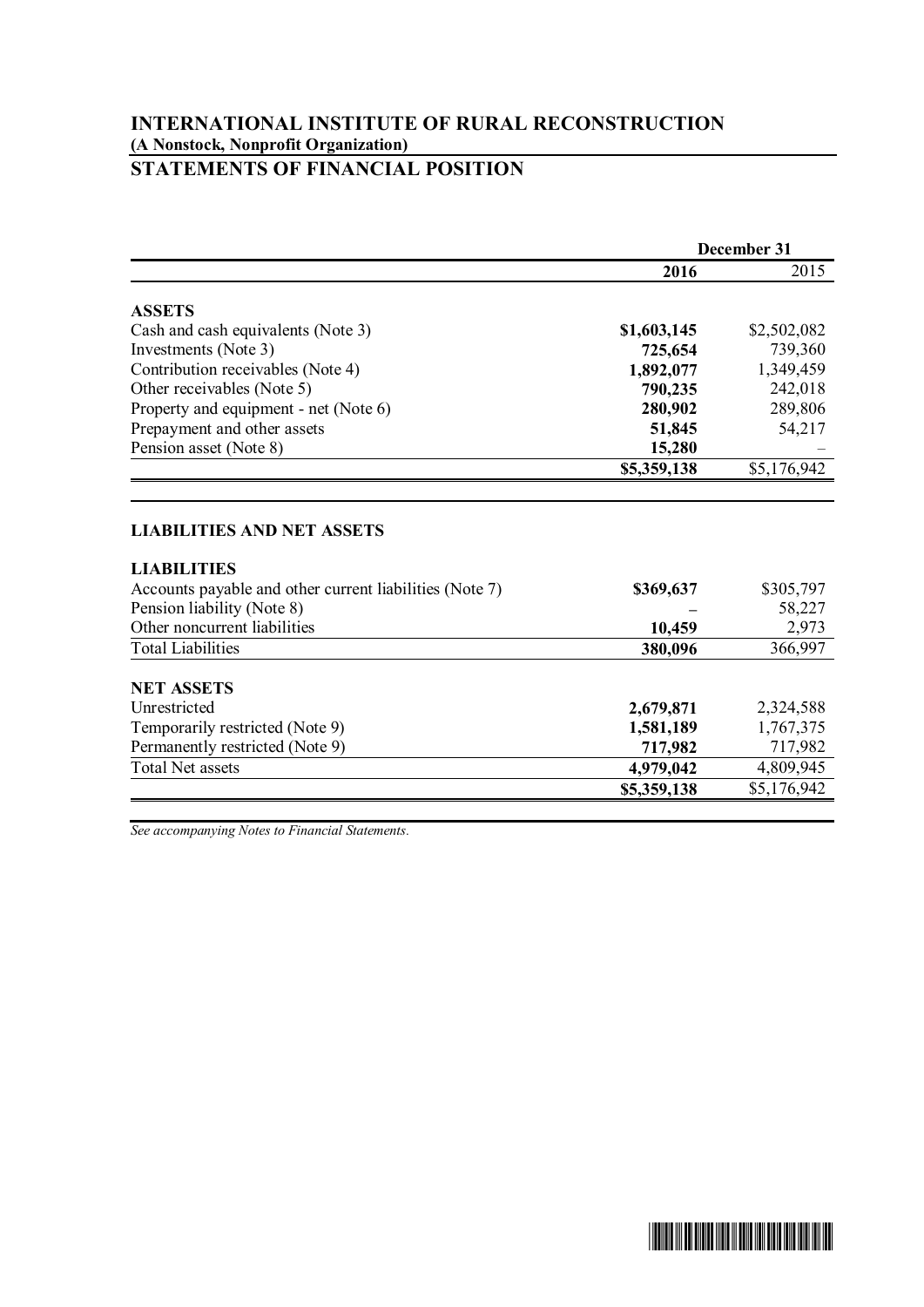# **STATEMENTS OF ACTIVITIES**

|                                                           | <b>Years Ended December 31</b> |                          |              |              |                          |             |
|-----------------------------------------------------------|--------------------------------|--------------------------|--------------|--------------|--------------------------|-------------|
|                                                           |                                | 2016                     |              |              | 2015                     |             |
|                                                           |                                | <b>Temporarily</b>       |              |              | Temporarily              |             |
|                                                           | <b>Unrestricted</b>            | <b>Restricted</b>        | <b>Total</b> | Unrestricted | Restricted               | Total       |
| <b>REVENUE, GAINS AND OTHER SUPPORT</b>                   |                                |                          |              |              |                          |             |
| Contributions/Grants                                      |                                |                          |              |              |                          |             |
| Foundations (Note 4)                                      | \$56,144                       | \$2,984,586              | \$3,040,730  | $S-$         | \$3,849,869              | \$3,849,869 |
| Government                                                |                                | 705,656                  | 705,656      |              | 137,721                  | 137,721     |
| Individuals                                               | 50,047                         | 25,100                   | 75,147       | 39,123       | 49,905                   | 89,028      |
| Corporation                                               | 2,712                          |                          | 2,712        |              |                          |             |
| Use of campus facilities                                  | 494,042                        | $\overline{\phantom{m}}$ | 494,042      | 516,833      |                          | 516,833     |
| Training courses, study missions and technical assistance | 1,211,791                      | $\qquad \qquad -$        | 1,211,791    | 366,282      | $\overline{\phantom{0}}$ | 366,282     |
| Workshops                                                 | 387,262                        | $\overline{\phantom{m}}$ | 387,262      | 129,902      |                          | 129,902     |
| Publication sales                                         | 2,889                          |                          | 2,889        | 11,754       |                          | 11,754      |
| Others - net (Notes 4 and 6)                              | 515,566                        | $\overline{\phantom{m}}$ | 515,566      | 196,118      | $\overline{\phantom{0}}$ | 196,118     |
| Net assets released from restrictions:                    |                                |                          |              |              |                          |             |
| Satisfaction of program activities                        | 3,886,528                      | (3,886,528)              |              | 5,071,410    | (5,071,410)              |             |
| Expiration of time restrictions                           | 15.000                         | (15,000)                 |              | 125,000      | (125,000)                |             |
|                                                           | 6,621,981                      | (186, 186)               | 6,435,795    | 6,456,422    | (1, 158, 915)            | 5,297,507   |
| <b>EXPENSES</b> (Notes 10 and 11)                         |                                |                          |              |              |                          |             |
| Program services:                                         |                                |                          |              |              |                          |             |
| Learning community                                        | 4,725,197                      | $\overline{\phantom{m}}$ | 4,725,197    | 3,549,812    |                          | 3,549,812   |
| Applied learning                                          | 775,504                        | $\qquad \qquad -$        | 775,504      | 758,174      | $\qquad \qquad -$        | 758,174     |
|                                                           | 5,500,701                      |                          | 5,500,701    | 4,307,986    | $\overline{\phantom{0}}$ | 4,307,986   |
| Support services:                                         |                                |                          |              |              |                          |             |
| Management and general                                    | 702,744                        | $\qquad \qquad -$        | 702,744      | 596,446      | -                        | 596,446     |
| Fund raising                                              | 110,138                        | $\qquad \qquad -$        | 110,138      | 126,067      | $\overline{\phantom{0}}$ | 126,067     |
|                                                           | 812,882                        | $\overline{\phantom{0}}$ | 812,882      | 722,513      | $\overline{\phantom{0}}$ | 722,513     |
|                                                           | 6,313,583                      |                          | 6,313,583    | 5,030,499    | $\overline{\phantom{0}}$ | 5,030,499   |
| <b>EXCESS OF REVENUE, GAINS AND OTHER SUPPORT OVER</b>    |                                |                          |              |              |                          |             |
| <b>EXPENSES</b>                                           | 308,398                        | (186, 186)               | 122,212      | 1,425,923    | (1,158,915)              | 267,008     |
| Translation gain (loss)                                   | 46,885                         |                          | 46,885       | (311, 057)   |                          | (311, 057)  |
| <b>CHANGE IN NET ASSETS</b>                               | \$355,283                      | (\$186, 186)             | \$169,097    | \$1,114,866  | (\$1,158,915)            | (\$44,049)  |

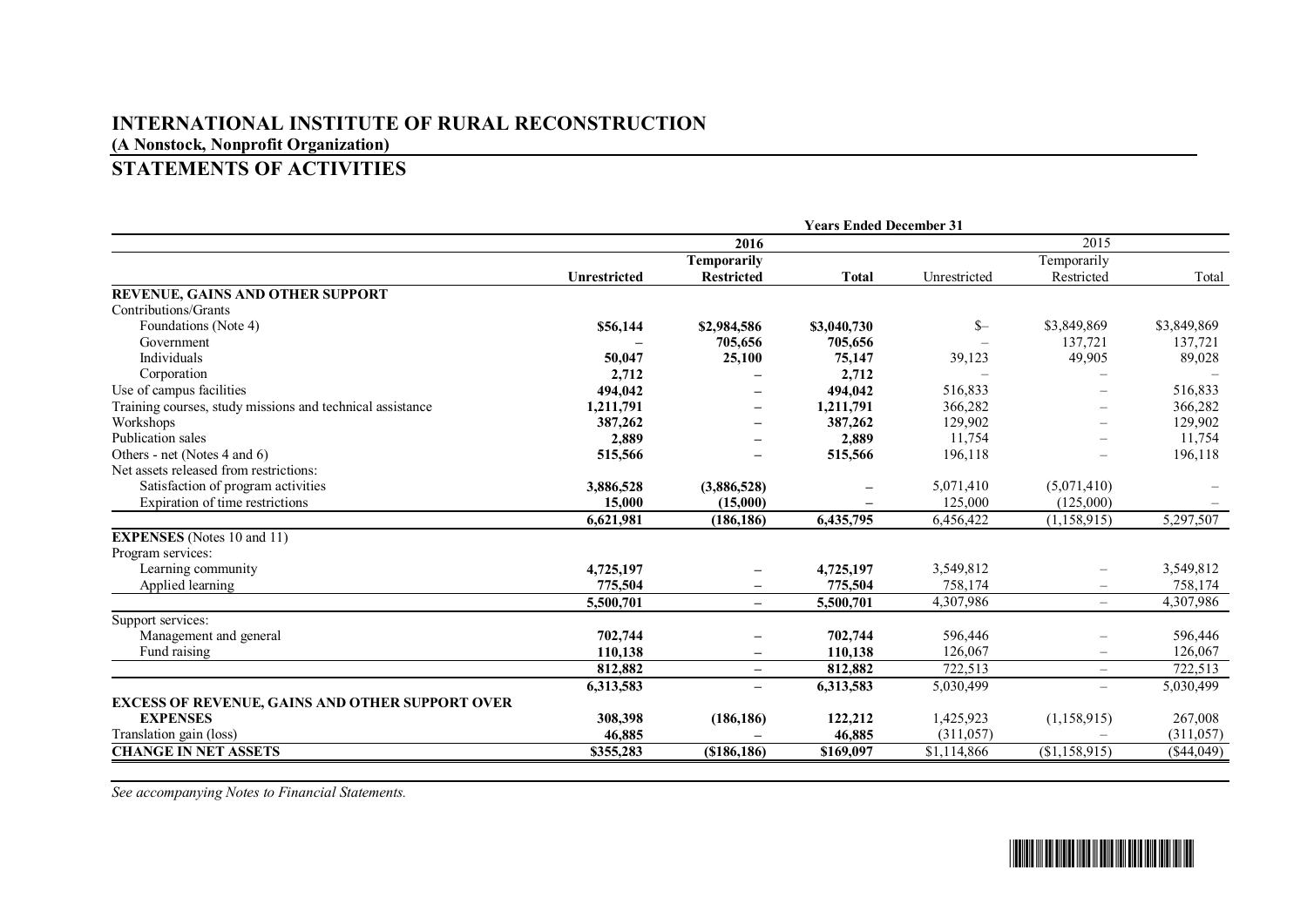# **STATEMENTS OF CHANGES IN NET ASSETS**

|                              |              |             |                              | <b>Years Ended December 31</b> |              |             |                          |             |
|------------------------------|--------------|-------------|------------------------------|--------------------------------|--------------|-------------|--------------------------|-------------|
|                              |              | 2016        |                              |                                |              | 2015        |                          |             |
|                              |              | Temporarilv | Permanently                  |                                |              | Temporarily | Permanently              |             |
|                              | Unrestricted | restricted  | restricted                   | Total                          | Unrestricted | restricted  | restricted               | Total       |
| Balance at beginning of year | \$2,324,588  | \$1,767,375 | \$717,982                    | \$4,809,945                    | \$1,209,722  | \$2,926,290 | \$717,982                | \$4,853,994 |
| Change in net assets         | 355,283      | (186, 186)  | $\qquad \qquad \blacksquare$ | 169,097                        | 1,114,866    | (1,158,915) | $\overline{\phantom{0}}$ | (44, 049)   |
| Balance at end of year       | \$2,679,871  | \$1,581,189 | \$717,982                    | \$4,979,042                    | \$2,324,588  | \$1,767,375 | \$717,982                | \$4,809,945 |

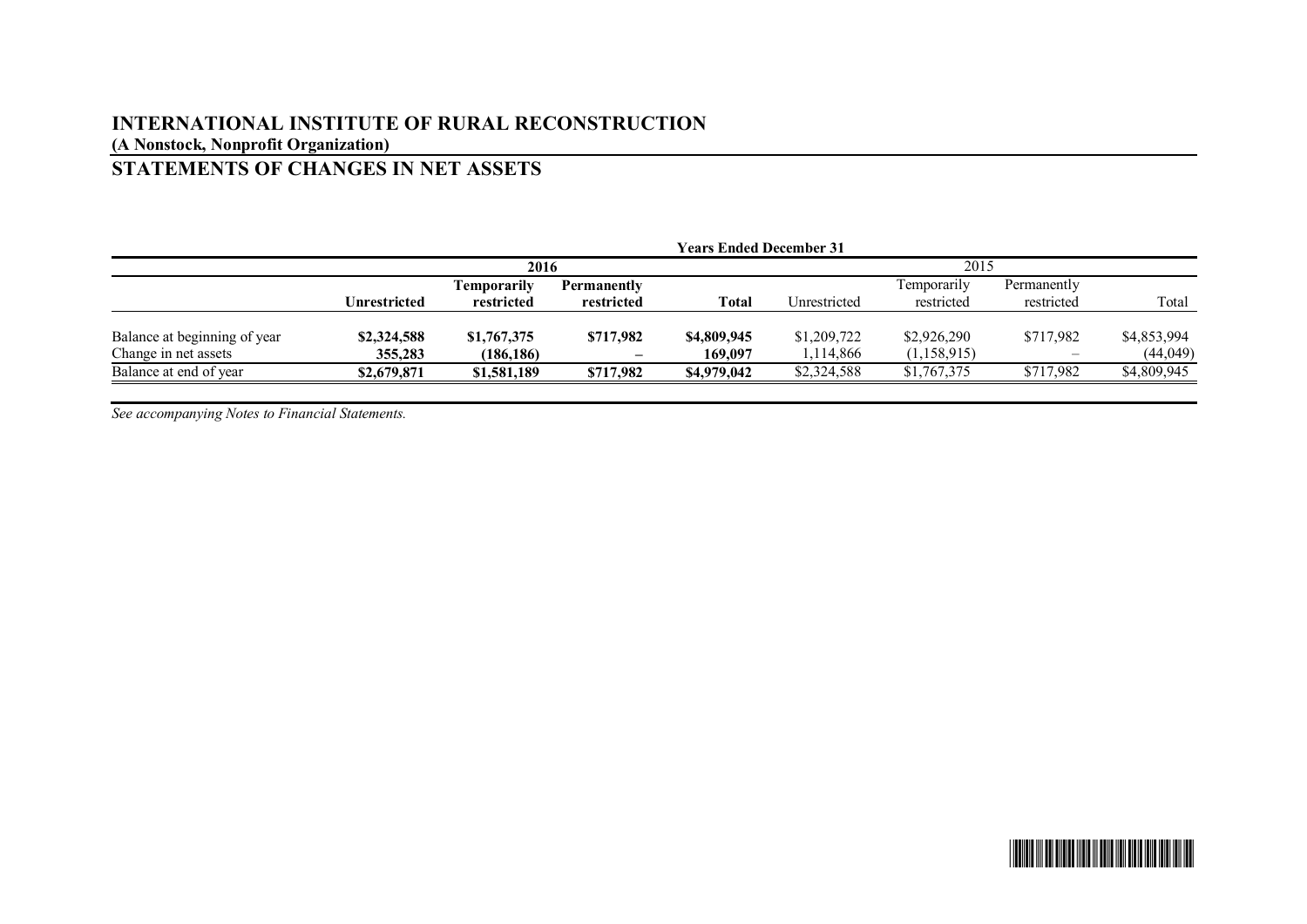## **STATEMENTS OF CASH FLOWS**

|                                                          | <b>Years Ended December 31</b> |             |
|----------------------------------------------------------|--------------------------------|-------------|
|                                                          | 2016                           | 2015        |
| <b>CASH FLOWS FROM OPERATING ACTIVITIES</b>              |                                |             |
| Excess of revenue, gains and other support over expenses | \$122,212                      | \$267,008   |
| Adjustment to reconcile change in net assets to net cash |                                |             |
| provided by (used in) operating activities:              |                                |             |
| Depreciation and amortization (Notes 6 and 11)           | 98,137                         | 102,592     |
| Loss (gain) on changes in market value of                |                                |             |
| investments (Note 3)                                     | (58, 649)                      | 5,376       |
| Effect of foreign exchange rate changes on translation   | 28,601                         | (307, 288)  |
| Interest and dividend income (Note 3)                    | (12,305)                       | (13, 924)   |
| Loss on disposal of property and equipment (Note 6)      |                                | 110         |
| Working capital adjustments:                             |                                |             |
| Decrease (increase) in:                                  |                                |             |
| Contribution receivables                                 | (542, 618)                     | 1,125,150   |
| Other receivables                                        | (548, 217)                     | 80,927      |
| Prepayment and other assets                              | 2,372                          | (34, 154)   |
| Pension asset                                            | (73,507)                       |             |
| Increase (decrease) in:                                  |                                |             |
| Accounts payable and other current liabilities           | 63,840                         | (691, 667)  |
| Pension liability                                        |                                | 58,227      |
| Other noncurrent liabilities                             | 7,486                          | 2,973       |
| Net cash provided by (used in) operating activities      | (912, 648)                     | 595,330     |
| <b>CASH FLOWS FROM INVESTING ACTIVITIES</b>              |                                |             |
| Withdrawal of investments (Note 3)                       | 84,660                         | 19,407      |
| Additions to property and equipment (Note 6)             | (70, 949)                      | (124, 646)  |
| Net cash provided by (used in) investing activities      | 13,711                         | (105, 239)  |
|                                                          |                                |             |
| NET INCREASE (DECREASE) IN CASH AND CASH                 |                                |             |
| <b>EQUIVALENTS</b>                                       | (898, 937)                     | 490,091     |
| CASH AND CASH EQUIVALENTS AT BEGINNING                   |                                |             |
| <b>OF YEAR</b>                                           | 2,502,082                      | 2,011,991   |
| <b>CASH AND CASH EQUIVALENTS AT END OF</b>               |                                |             |
| YEAR (Note 3)                                            | \$1,603,145                    | \$2,502,082 |
|                                                          |                                |             |

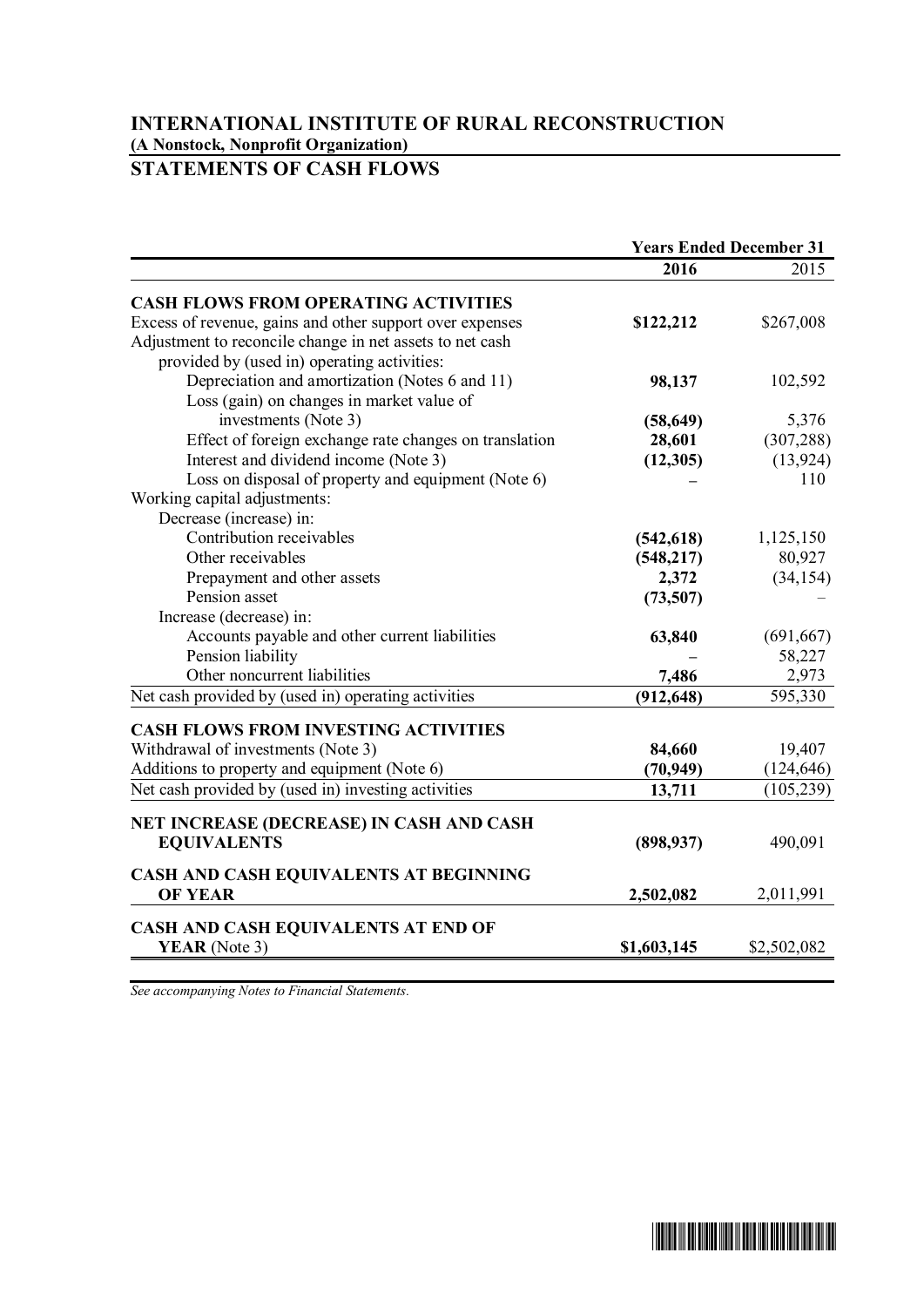# **NOTES TO FINANCIAL STATEMENTS**

## 1. **Organization Information**

The International Institute of Rural Reconstruction (IIRR or the Institute) is a not-for-profit organization formed in 1960 under the laws of the State of Delaware, United States of America (U.S.A.). IIRR Headquarters is located in the Philippines. IIRR has regional centers in Asia (Philippines) and Africa (Kenya) and offices in Addis Ababa, Ethiopia; Kampala, Uganda; Juba, South Sudan and New York, U.S.A.

IIRR is a tax-exempt organization under Section  $501(c)(3)$  of the United States Internal Revenue Code. IIRR is a recognized public charity. Contributions to IIRR qualify for the maximum allowable charitable deduction in the U.S.A.

IIRR is a global learning, training and capacity development organization which, with its predecessor organizations, has more than 80 years of experience and commitment to rural development. The Institute's program service has two main functional categories (described in Note 11), i.e. learning community program and applied learning program. Resource generation is focused on unrestricted contributions, restricted grants, earned revenue through trainings, workshops, study programs, customized courses, technical assistance, use of campus facilities, publication sales and investment return on endowment funds.

## 2. **Summary of Significant Accounting and Financial Reporting Policies**

## Basis of Preparation

The accompanying financial statements of IIRR have been prepared in compliance with accounting principles generally accepted in the U.S.A., applicable to a not-for-profit organization as described in American Institute of Certified Public Accountants Audit and Accounting Guide, "Not-for-Profit Organization."

## Classification of Net Assets

The net assets of IIRR and changes therein are classified and reported on the basis of the existence or absence of donor-imposed restrictions, as follows:

ƒ Unrestricted Net Assets

Net assets that are not subject to any donor-imposed stipulations. Unrestricted assets may be designated for specific purposes by action of the Board of Trustees (BOT).

ƒ Temporarily Restricted Net Assets

Net assets that are subject to donor-imposed stipulations that may be met either by actions of IIRR or by passage of time. When a restriction expires, that is, a stipulated time restriction ends or a purpose restriction is accomplished, the assets are reclassified to unrestricted net assets and reported in the statement of activities as net assets released from restrictions.

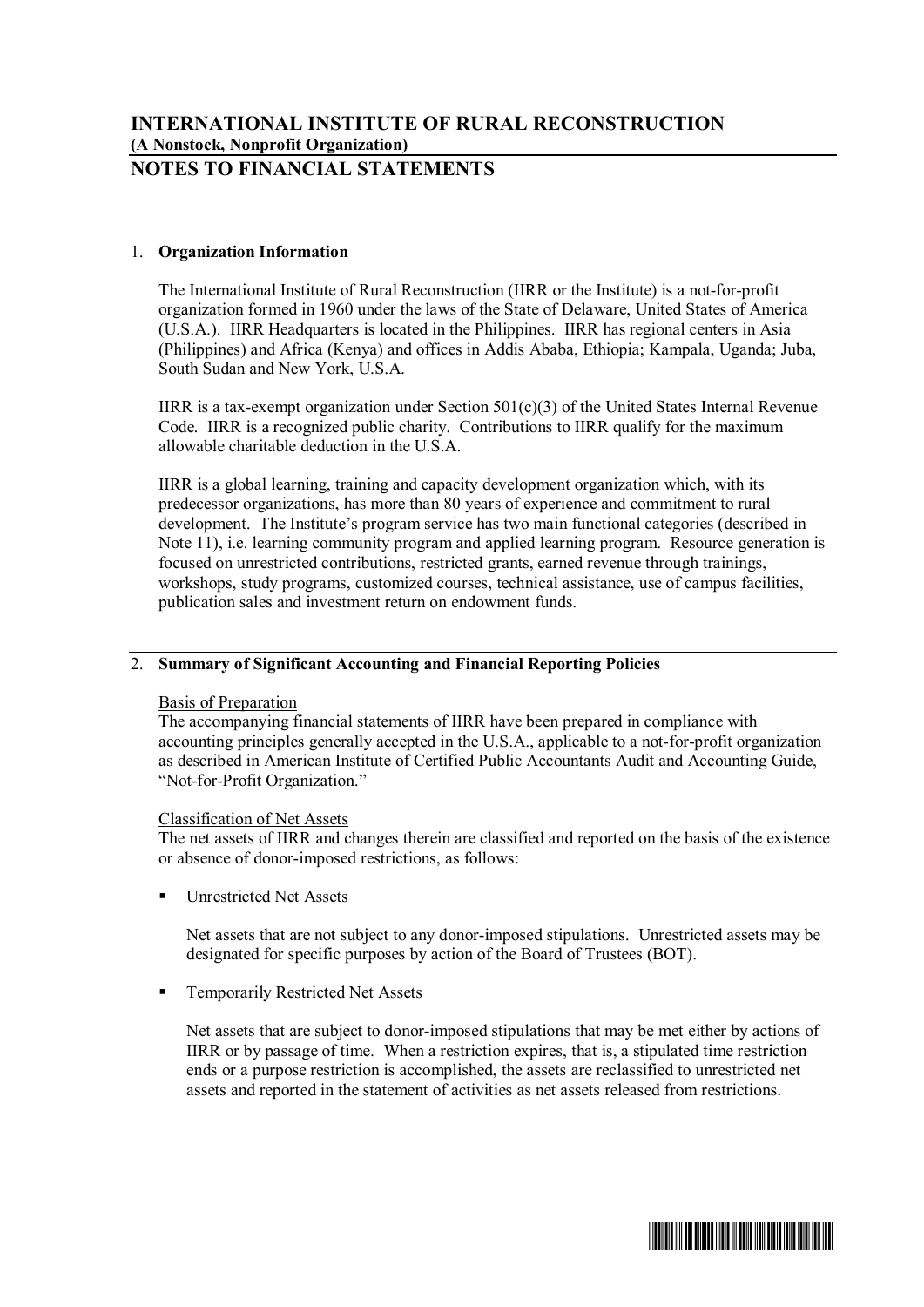Permanently Restricted Net Assets

Net assets that are subject to donor-imposed stipulations that neither expire by passage of time nor can be fulfilled or otherwise removed by IIRR. Generally, the donors of these assets permit IIRR to use all or part of the investment return on these assets.

#### Basis of Accounting

The accompanying financial statements have been prepared on the accrual basis of accounting. Revenues are recorded when earned and expenses when incurred and measurable, regardless of when the related cash flows take place. Non-exchange transactions, in which IIRR receives value without directly giving equal value in exchange, include grants and private donations. On an accrual basis, revenue from these transactions is recognized in the year in which all criteria are satisfied, if measurable and probable of collection.

#### Use of Estimates

The preparation of financial statements in conformity with accounting principles generally accepted in the U.S.A. requires management to make estimates and assumptions that affect the reported amounts of assets and liabilities and disclosures of contingent assets and liabilities at the date of the financial statements. Estimates also affect the reported amounts of revenue, expenses, or other changes in net assets during the year. Actual results could differ from these estimates.

#### Cash and Cash Equivalents

Cash includes cash on hand and in banks. Cash equivalents are short-term, highly liquid investments that are readily convertible to known amounts of cash with original maturities of three months or less and that are subject to an insignificant risk of change in value.

### Investments

Investments are reported at fair value based on quoted market prices. Gains and losses on investments are based on the appreciation or depreciation of the market values at the earlier of the end of the year (unrealized) or the time of sale (realized) and are reported as increases or decreases in unrestricted net assets unless their use is restricted by explicit donor stipulation.

### Contributions and Other Receivables

Contributions and other receivables are recognized initially at fair value. After initial measurement, contributions and other receivables are carried at amortized cost using the effective interest rate method, less any allowance for impairment. Unconditional promise to give in future periods are initially recorded at estimated fair value determined using the discounted present value of expected cash flows and subsequently amortized over the expected payment period, net of allowance for impairment. The discount rates are determined at the time the unconditional promise to give is initially received. The allowance is established by charges to the statement of activities in the form of provision for doubtful accounts. The allowance for uncollectible contributions receivable is based upon the Institute's analysis of past collection experience, pledge activity and other judgmental factors.

#### Property and Equipment

Property and equipment are carried at cost less accumulated depreciation and amortization and any impairment in value.

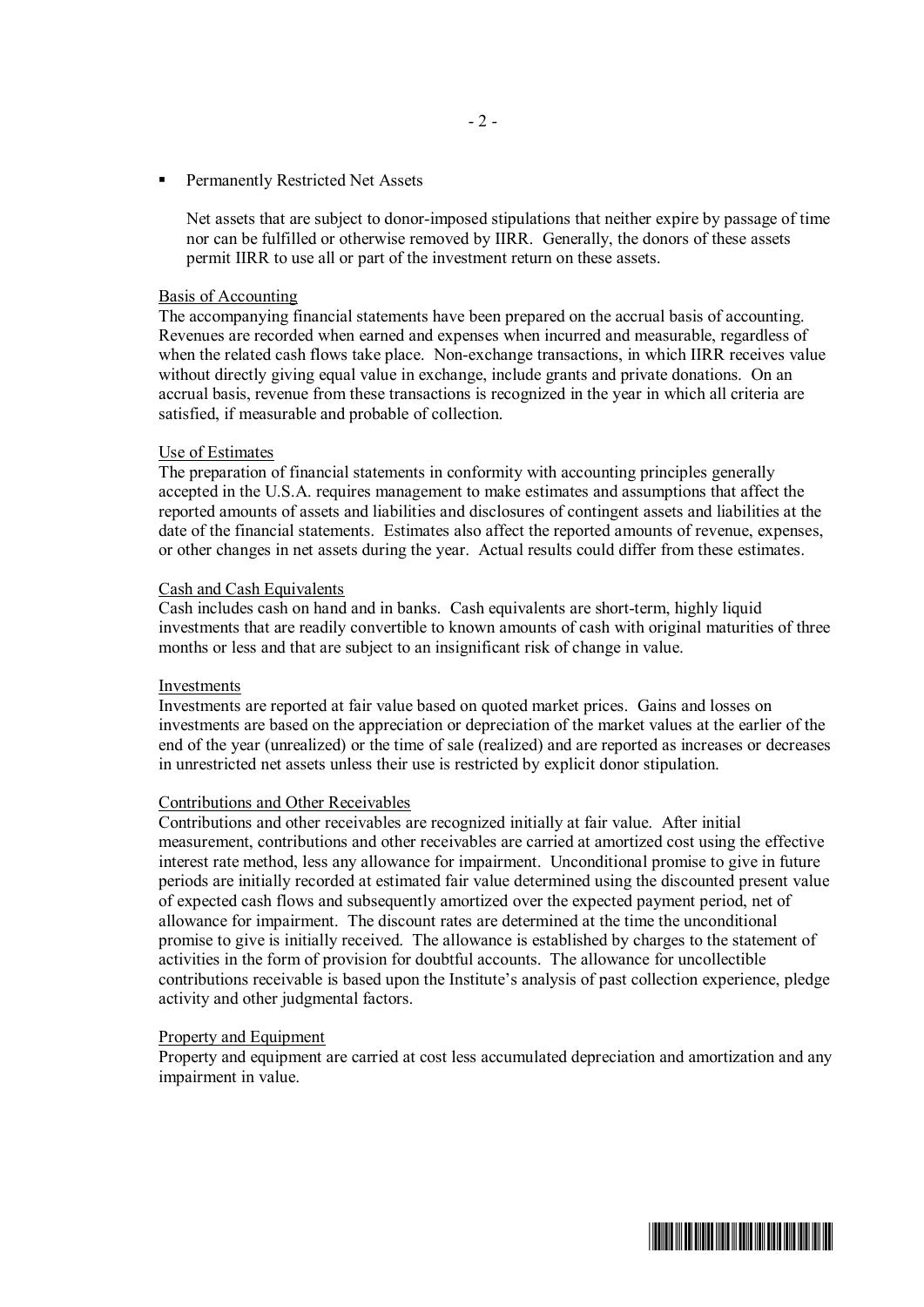The initial cost of property and equipment consists of its purchase price, including other directly attributable costs in bringing the property and equipment to its working condition and location for its intended use. Expenditures incurred after the property and equipment have been put into operation, such as repairs and maintenance, are normally charged to the statement of activities in the year such costs are incurred. In situations where it can be clearly demonstrated that the expenditures have resulted in an increase in the future economic benefits expected to be obtained from the use of an item of property and equipment beyond its originally assessed standard of performance, the expenditures are capitalized as additional costs of property and equipment.

Depreciation and amortization are computed using the straight-line method over the following estimated useful lives:

| Leasehold improvements         | 10 to 25 years or the term of the lease, |
|--------------------------------|------------------------------------------|
|                                | whichever period is shorter              |
| <b>Buildings</b>               | 10 to 25 years                           |
| Furniture and office equipment | 3 to 5 years                             |
| Transportation equipment       | 5 to 8 years                             |
| Other equipment                | 5 to 10 years                            |

The useful lives and depreciation and amortization method are reviewed periodically to ensure that the periods and method of depreciation and amortization are consistent with the expected pattern of economic benefits from items of property and equipment.

When property and equipment are retired or otherwise disposed of, the cost and related accumulated depreciation and amortization and any impairment in value are removed from the accounts and any resulting gain or loss is credited or charged to statement of activities.

The carrying values of property and equipment are reviewed for impairment when events or changes in circumstances indicate that their carrying value may not be recoverable. If any such indication exists and when the carrying values exceed the estimated recoverable amount, the assets are written down to their fair value. Any impairment loss is recognized in profit or loss.

Fully depreciated property and equipment is retained in the accounts until it is no longer in use and no further depreciation is credited or charged to current activities.

#### Revenue and Expense Recognition

Contributions and grants, which include unconditional promises to give (pledges), are recognized as revenue in the year they are received or promised, whichever is earlier. An unconditional promise to give is recognized when a promise is made or received, provided there is sufficient evidence in the form of verifiable documentation.

Donor-restricted contributions whose restrictions are met or have expired in the same reporting year are classified as unrestricted support. Contributions and grants received intended for projects to be undertaken in future years are accounted for as temporarily restricted net assets. Gains and losses on investments and other assets and liabilities are reported as increases or decreases in unrestricted net assets unless their use is restricted by explicit donor stipulation.

Revenue from other services, such as training, workshops, study programs, customized courses and technical assistance, are recognized when services have been rendered and collection is reasonably assured.

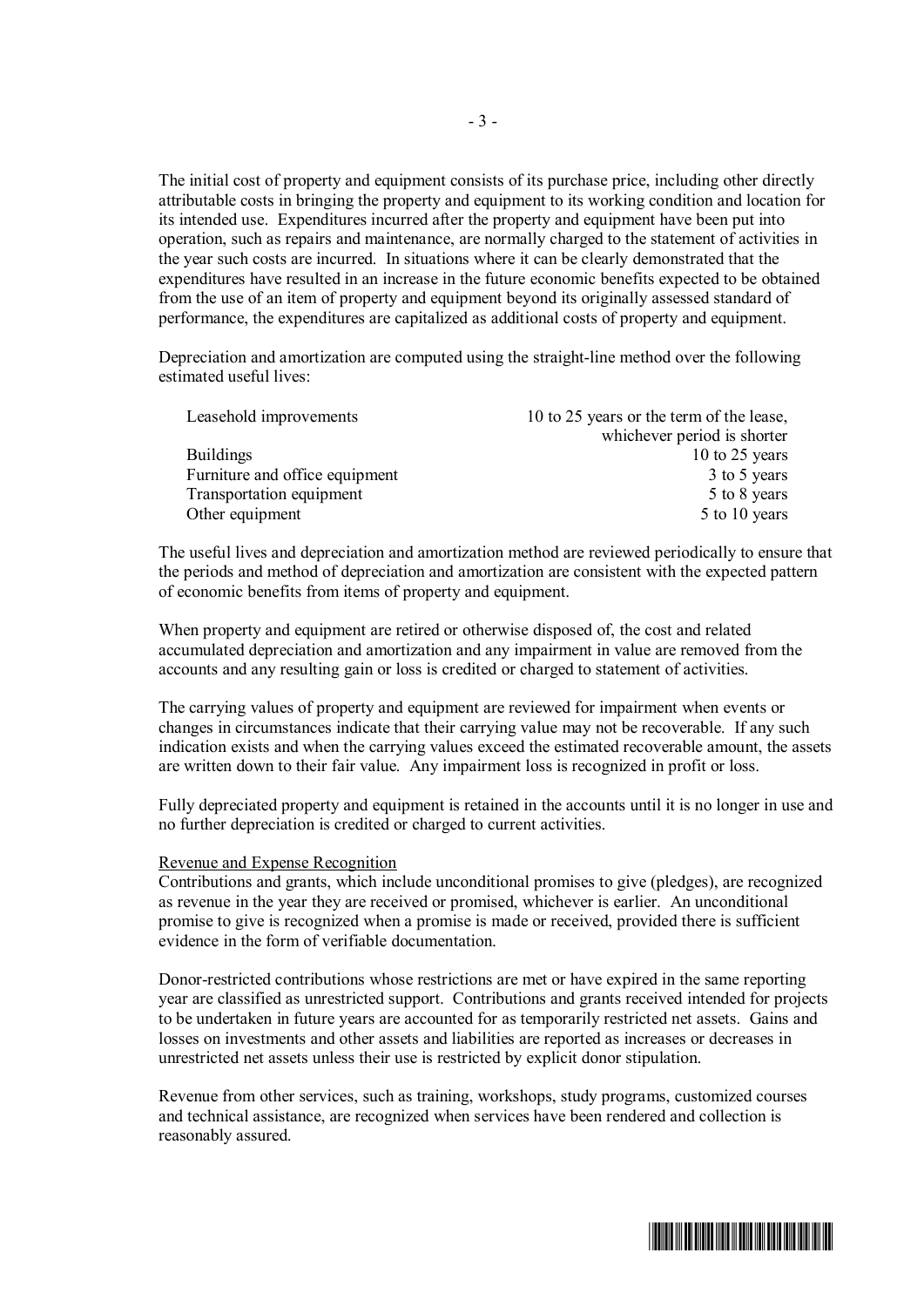Revenue from use of campus facilities are recognized based on actual occupancy and when collection is reasonably assured.

Revenues from sale of books and other published materials are recognized when the significant risks and rewards of ownership of the published materials have passed to the buyer and the amount of revenues can be reliably measured.

Expenses are generally reported as decreases in unrestricted net assets. Expirations of donorimposed stipulations or of the BOT designations that simultaneously increase one class of net assets and decrease another are reported as transfers between the applicable classes of net assets.

#### Allocation of Expenses

The cost incurred in the various programs and other activities has been summarized on a functional basis (see Note 11). Directly identifiable expenses are charged to program and supporting services. Expenses related to more than one function are charged to program and supporting services using the prevailing IIRR cost allocation methodology.

#### Pension Cost

IIRR's pension cost is based on the defined benefit pension plan for employees in the Philippines and defined contribution pension plan for employees in the U.S.A. and Africa Regional Center. Defined benefit pension plan includes the service cost determined under the projected unit credit method. This method reflects benefits earned by the employees to the date of the valuation taking into consideration the employees' projected salaries. Under the defined contribution pension plan, the Institute's obligation for each reporting period is determined by the amounts to be contributed for that reporting period.

## Translation of Philippine and Other Regional Centers' Financial Statements

Financial statements of IIRR's Philippine and other Regional Centers are translated in accordance with Accounts Standards Codification (ASC) No. 830, *Foreign Currency Matters*. Under this method, assets and liabilities, expressed in Philippine pesos, Kenyan shillings, Ugandan shillings, Ethiopian birr, Sudanese pound, United Kingdom pound and euro, have been translated into U.S. dollar amounts at the closing exchange rates at the financial position date, while revenues and expenses have been translated at the average exchange rate of each center for the year. Other changes in fund balances are translated at the rate in effect in the year the transactions were originally recorded.

#### Functional and Reporting Currency

The functional and reporting currency of IIRR is the U.S. dollar. All values are rounded to the nearest dollar unit, unless otherwise indicated.

### Fair Value of Financial Instruments

Fair value is defined as the price that would be received to sell an asset or paid to transfer a liability in an orderly transaction between market participants at the measurement date. The inputs are prioritized according to the valuation techniques used to measure fair value. The highest priority is given to unadjusted quoted prices in active markets for identical assets or liabilities (Level 1 inputs), and the lowest priority to measurements involving insignificant unobservable inputs (Level 3 inputs).

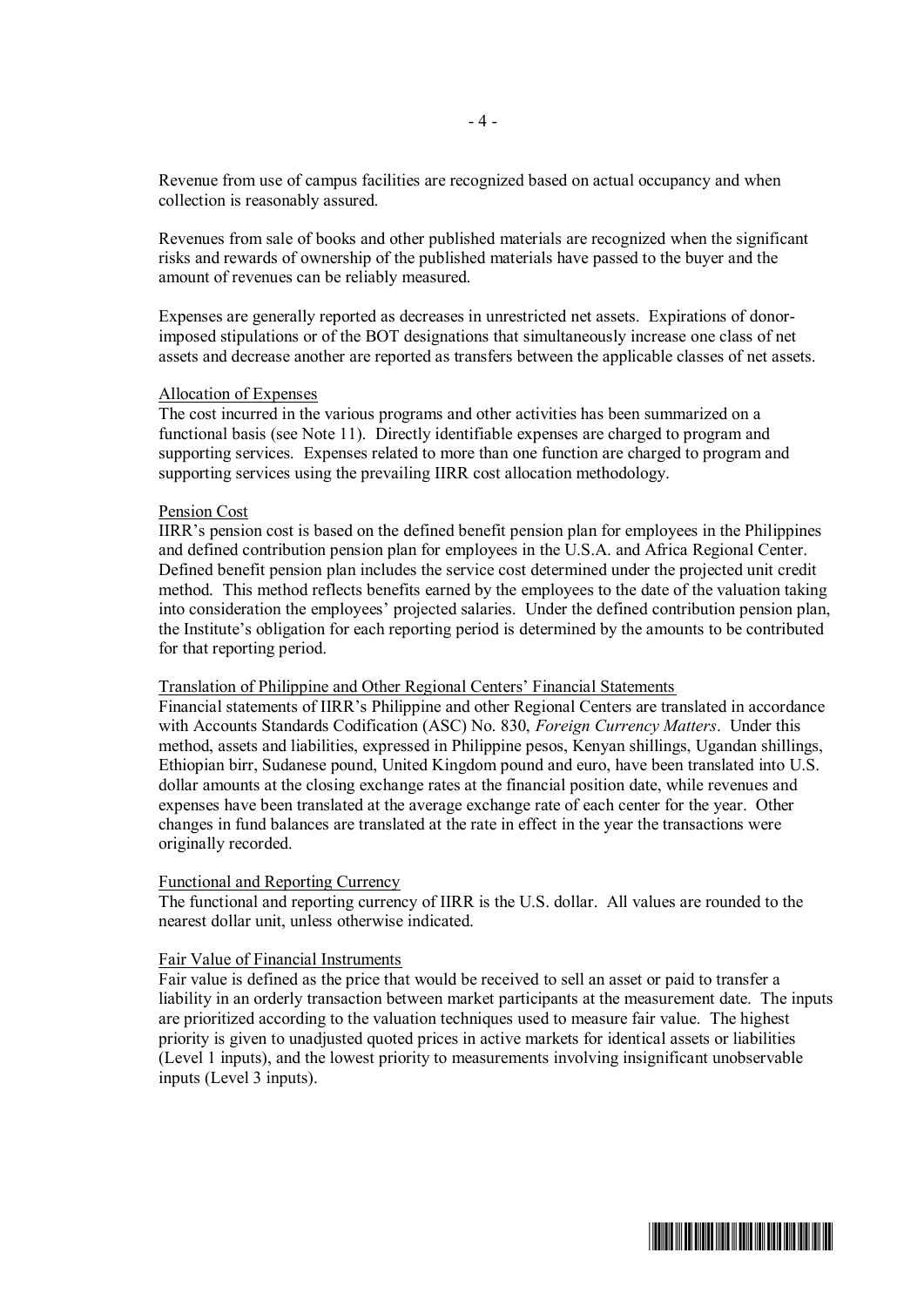The three levels of the fair value hierarchy under ASC 820 are as follows:

- *Level 1*: Inputs are unadjusted quoted prices for identical assets or liabilities in active markets that the Institute has the ability to access.
- *Level 2*: Inputs other than quoted prices included in Level 1 that are either directly or indirectly observable for the assets or liabilities.

*Level 3*: Inputs are unobservable and significant to the fair value measurement.

The asset's or liability's fair value measurement level within the fair value hierarchy is based on the lowest level of any input that is significant to the fair value measurement. Valuation techniques used need to maximize the use of observable inputs and minimize the use of unobservable inputs.

The fair values of cash and cash equivalents, contributions receivables, other receivables, and accounts payable and other current liabilities approximate their carrying values due to the relatively short-term maturity of these financial instruments.

### 3. **Cash and Cash Equivalents and Investments**

#### Cash and cash equivalents

The cash and cash equivalents account consist of:

|                  | 2016        | 2015        |
|------------------|-------------|-------------|
| Cash in banks    | \$1,023,432 | \$2,102,000 |
| Cash on hand     | 18,621      | 2,681       |
|                  | 1,042,053   | 2,104,681   |
| Cash equivalents | 561,092     | 397,401     |
|                  | \$1,603,145 | \$2,502,082 |

Cash in banks earn interest at their respective bank deposit rates. Cash equivalents are made for varying periods of one day to three months depending on the immediate cash requirements of the Institute and earn interest at their respective short-term investment rates.

Cash in bank includes restricted cash amounting to \$678,302 and \$1,686,918 in 2016 and 2015, respectively, which pertains to amounts given by various donors for the implementation of program services.

#### Investments

The movements in the investments held in the U.S.A. are as follows:

|                                    |                      | 2016                           |                            |           |  |  |
|------------------------------------|----------------------|--------------------------------|----------------------------|-----------|--|--|
|                                    |                      | Short-term                     | Long-term                  |           |  |  |
|                                    | <b>Equity Stocks</b> | <b>Money Market Placements</b> | <b>U.S. Treasury Notes</b> | Total     |  |  |
| Cost at January 1, 2016            | \$401,645            | \$1,158                        | \$39,686                   | \$442,489 |  |  |
| Gain on changes in market value at |                      |                                |                            |           |  |  |
| January 1, 2016                    | 201,987              |                                | 94.884                     | 296,871   |  |  |
| Market value at January 1, 2016    | 603,632              | 1,158                          | 134,570                    | 739,360   |  |  |
| Interest and dividends             | 10,537               | 1,768                          |                            | 12,305    |  |  |
| Withdrawals                        | (47, 870)            |                                | (36,790)                   | (84,660)  |  |  |
| Gain due to change in market value | 59,054               |                                | (405)                      | 58,649    |  |  |
|                                    | \$625,353            | \$2,926                        | \$97,375                   | \$725,654 |  |  |

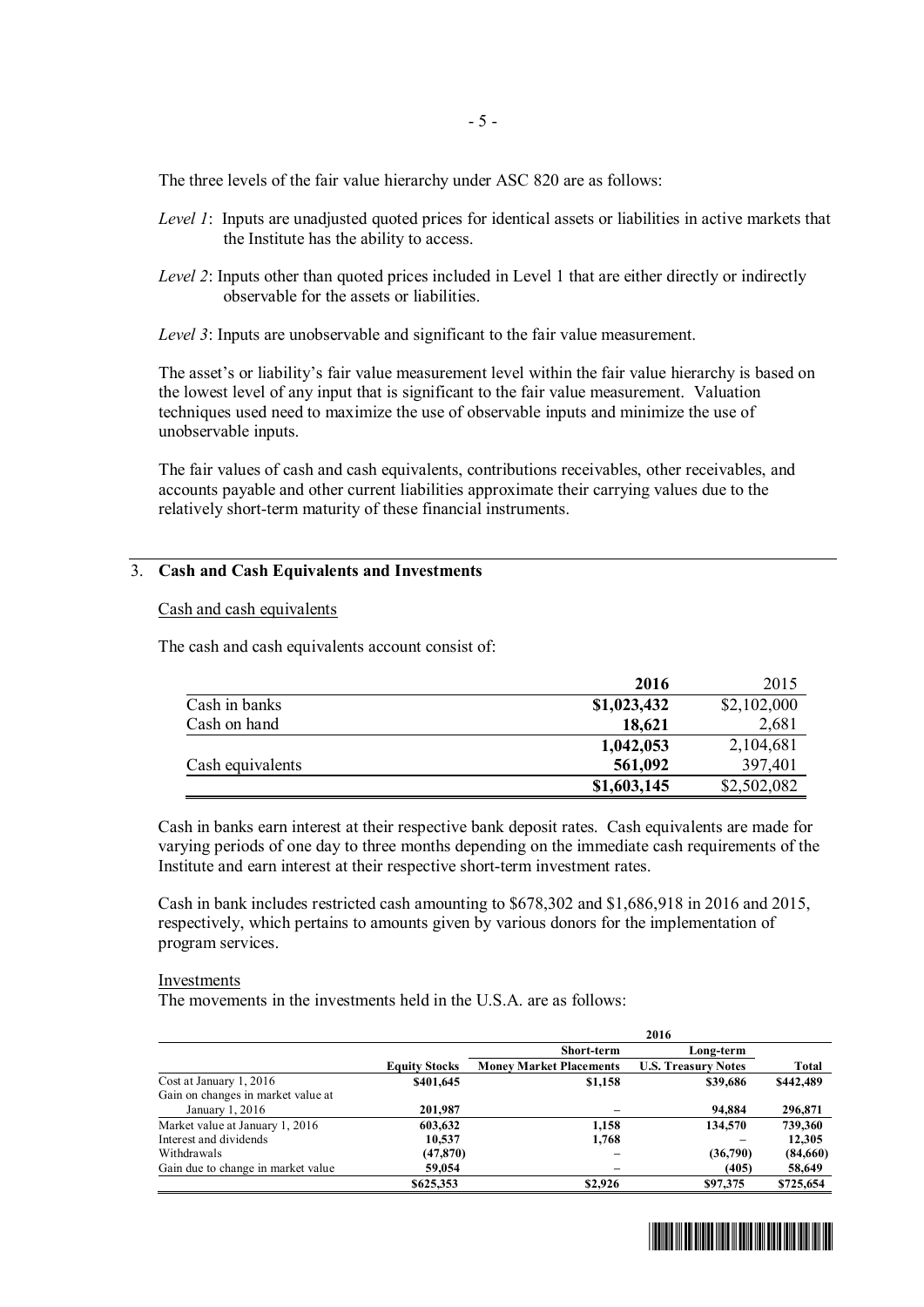|                                    |                      | 2016                           |                            |           |  |  |
|------------------------------------|----------------------|--------------------------------|----------------------------|-----------|--|--|
|                                    |                      | <b>Short-term</b>              | Long-term                  |           |  |  |
|                                    | <b>Equity Stocks</b> | <b>Money Market Placements</b> | <b>U.S. Treasury Notes</b> | Total     |  |  |
| Cost at December 31, 2016          | \$364,312            | \$2,926                        | \$2,896                    | \$370.134 |  |  |
| Gain on changes in market value at |                      |                                |                            |           |  |  |
| December 31, 2016                  | 261,041              | -                              | 94,479                     | 355,520   |  |  |
|                                    | \$625,353            | \$2,926                        | \$97,375                   | \$725,654 |  |  |

|                                    |                      | 2015                    |                     |           |  |  |
|------------------------------------|----------------------|-------------------------|---------------------|-----------|--|--|
|                                    |                      | Short-term              | Long-term           |           |  |  |
|                                    | <b>Equity Stocks</b> | Money Market Placements | U.S. Treasury Notes | Total     |  |  |
| Cost at January 1, 2015            | \$408.162            | \$1,158                 | \$38,652            | \$447,972 |  |  |
| Gain on changes in market value at |                      |                         |                     |           |  |  |
| January 1, 2015                    | 206,994              |                         | 95,253              | 302,247   |  |  |
| Market value at January 1, 2015    | 615,156              | 1,158                   | 133,905             | 750.219   |  |  |
| Interest and dividends             | 12.219               |                         | 1,705               | 13,924    |  |  |
| Withdrawals                        | (18, 736)            |                         | (671)               | (19, 407) |  |  |
| Loss due to change in market value | (5,007)              |                         | (369)               | (5,376)   |  |  |
|                                    | \$603,632            | \$1,158                 | \$134,570           | \$739,360 |  |  |
| Cost at December 31, 2015          | \$401,645            | \$1,158                 | 39,686              | 442.489   |  |  |
| Gain on changes in market value at |                      |                         |                     |           |  |  |
| December 31, 2015                  | 201,987              |                         | 94,884              | 296,871   |  |  |
|                                    | \$603,632            | \$1,158                 | \$134,570           | \$739,360 |  |  |

Gain (loss) due to change in market value during the year is shown as "Others" in the statements of activities (see Note 4).

As at December 31, 2016 and 2015, the Institute's investments in equity stocks, money market placements and U.S. Treasury Notes are classified as Level 1, with fair values based on readily available determinable market prices. There were no changes in valuation techniques that resulted in transfer in or out of an investment's assigned level within the hierarchy.

#### Concentrations of Risks

*Custodial Credit Risk.* Cash and cash equivalents are maintained with several financial institutions. Deposits held with banks may exceed the amount of insurance provided on such deposits. Generally, these deposits may be redeemed upon demand and are maintained with financial institutions of reputable credit and therefore bear minimal credit risk.

*Interest Rate Risk.* Disclosure of the maturities of investments is required when the fair market value is adversely affected by changes in interest rates. Investments are intended to be held for an undefined period.

*Foreign Currency Risk.* IIRR has no significant foreign currency investments exposed to changes in exchange rates that will adversely affect the fair market value of an investment.

The main investment management objective is to maintain security and liquidity. Subject to that objective, IIRR seeks a reasonable return on its investments given their risk profile. IIRR is restricted to invest in instruments of a limited class of issuers, particularly government or government-guaranteed obligations, money market mutual funds, corporate obligations and certain index securities.

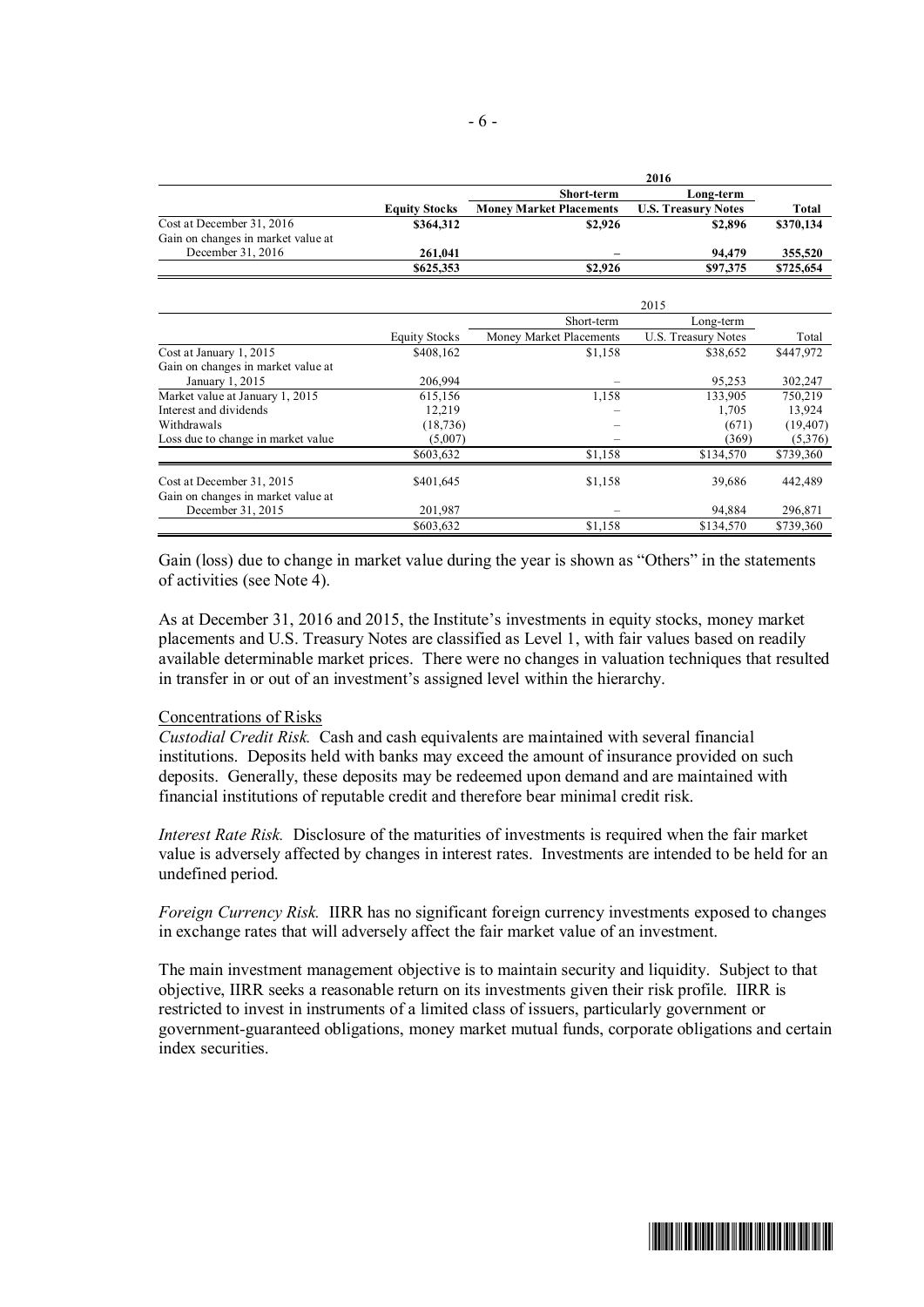|                         |            | 2016              |              | 2015       |
|-------------------------|------------|-------------------|--------------|------------|
|                         | Original   | <b>Functional</b> | Original     | Functional |
|                         | currency   | currency          | currency     | currency   |
| Cash deposits:          |            |                   |              |            |
| In Kenyan shillings     | 36,902,944 | \$353,748         | 14, 104, 450 | \$135,450  |
| In Ethiopian birr       | 4,571,120  | 201,282           | 6,865,218    | 325,674    |
| In United Kingdom pound | 4.996      | 6,168             | 125,937      | 187,966    |
| In Philippine peso      | 12,538,594 | 252,184           | 6,796,961    | 144,432    |
| In Sudanese pound       | 274,682    | 41,872            | 2,594        | 423        |
| In Ugandan shillings    | 69,902,608 | 19,099            | 136,235,088  | 39,829     |
| In Euro                 | 6,891      | 7,254             | 7,606        | 8,267      |
|                         |            | \$881,607         |              | \$842,041  |

The following table presents the Institute's cash deposits exposed to foreign currency risk:

The table below shows the closing exchange rates used in translating the foreign-currency denominated cash deposits to \$1:

|                       | 2016     | 2015     |
|-----------------------|----------|----------|
| Kenyan shillings      | 104.32   | 104.13   |
| Ethiopian birr        | 22.71    | 21.08    |
| United Kingdom pounds | 0.81     | 0.67     |
| Philippine peso       | 49.72    | 47.06    |
| Sudanese pound        | 6.56     | 6.13     |
| Ugandan shillings     | 3,660.00 | 3,420.50 |
| Euro                  | 0.95     | 0.92     |

The following table demonstrates the sensitivity to a reasonable possible change in U.S. dollar exchange rate, with all variables held constant, of the Institute's excess of revenue, gains and other support over expenses due to changes in the fair value of foreign-currency denominated cash deposits as at December 31, 2016 and 2015:

|                                                                        | Increase (Decrease)             |                             |  |
|------------------------------------------------------------------------|---------------------------------|-----------------------------|--|
|                                                                        |                                 | In Excess of Revenue, Gains |  |
|                                                                        | And Other Support Over Expenses |                             |  |
|                                                                        | 2016                            |                             |  |
| Appreciation of US\$ by 7% of all of the<br>Above-mentioned currencies | $(\$57,676)$                    | $(\$55,086)$                |  |
| Depreciation of US\$ by 7% of all of the                               |                                 |                             |  |
| Above-mentioned currencies                                             | 66,359                          | 26,044                      |  |

## 4. **Contributions Receivable**

These receivables are covered by signed grant agreements. Realization of the pledges is expected in the following periods:

|                             | 2016        | 2015        |
|-----------------------------|-------------|-------------|
| In one year or less         | \$1,660,733 | \$1,052,771 |
| Between one and three years | 231,344     | 296,688     |
|                             | \$1,892,077 | \$1,349,459 |

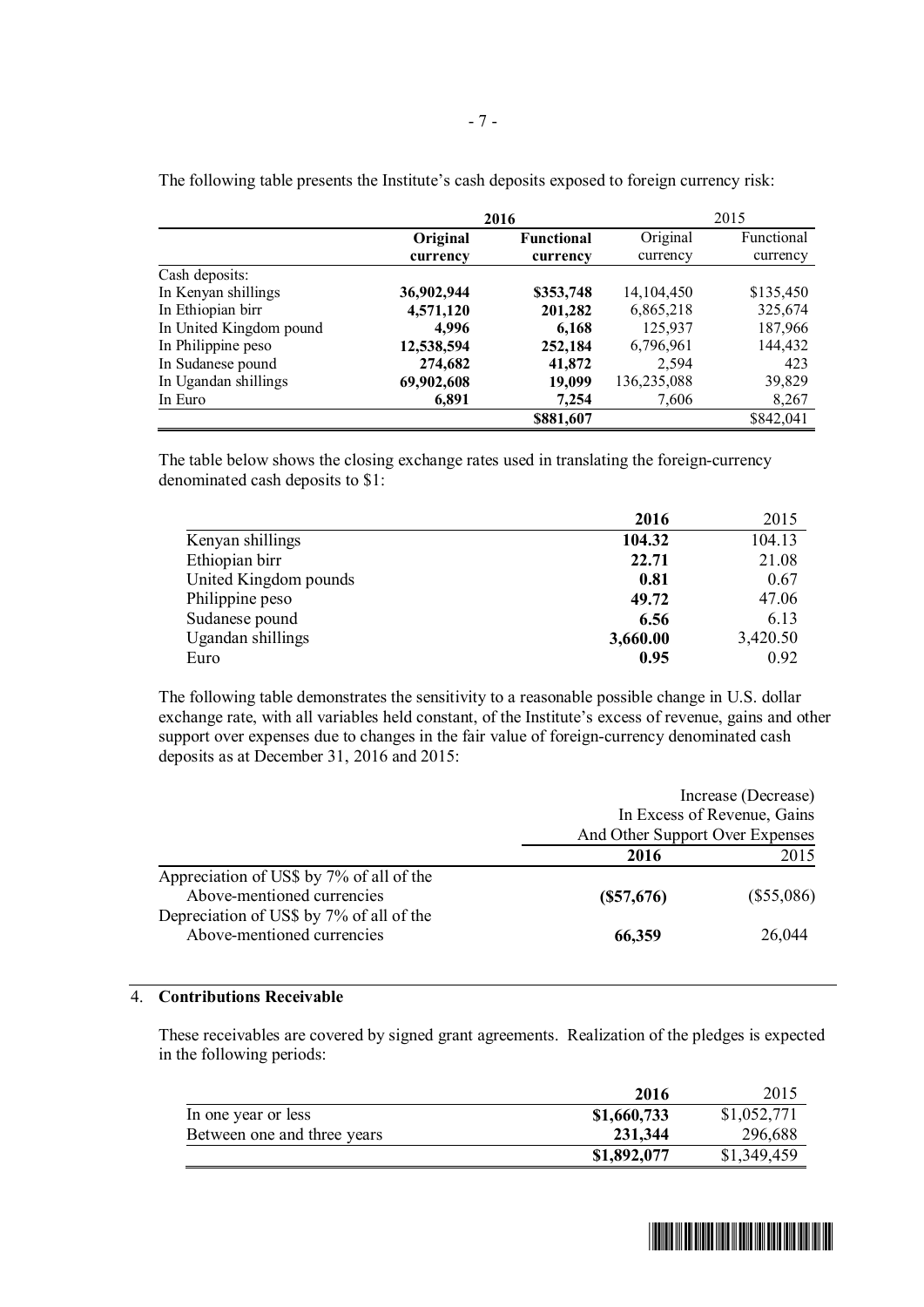## 5. **Other Receivables**

This account consists of:

|                                    | 2016      | 2015      |
|------------------------------------|-----------|-----------|
| Trade receivables                  | \$765,139 | \$230,796 |
| Advances to officers and employees | 24,198    | 7,446     |
| Others                             | 898       | 3,776     |
|                                    | \$790,235 | \$242,018 |

Trade receivables consist of grants arising from technical assistance, study programs and training courses.

Advances to officers and employees are noninterest-bearing and have an average term of one year.

Other receivables include deposits to suppliers and creditors and other receivables from employees*.*

## 6. **Property and Equipment**

This account consists of:

|                              | Leasehold<br>Improvements | <b>Buildings</b> | <b>Furniture</b><br>and Office<br>Equipment | <b>Transportation</b><br>Equipment | Other<br>Equipment | <b>Total</b> |
|------------------------------|---------------------------|------------------|---------------------------------------------|------------------------------------|--------------------|--------------|
| Cost                         |                           |                  |                                             |                                    |                    |              |
| Balance at January 1, 2015   | \$50,947                  | \$712,780        | \$817,807                                   | \$552,466                          | \$198,326          | \$2,332,326  |
| Additions                    |                           |                  | 49.663                                      | 64.020                             | 10.963             | 124.646      |
| Disposals                    |                           |                  | (349)                                       |                                    |                    | (349)        |
| Cumulative translation       |                           |                  |                                             |                                    |                    |              |
| adjustments                  | (2,572)                   | (35, 442)        | (75,667)                                    | (41, 855)                          | (1, 532)           | (157,068)    |
| Balance at December 31, 2015 | 48.375                    | 677.338          | 791.454                                     | 574,631                            | 207,757            | 2,299,555    |
| Additions                    |                           |                  | 29,736                                      | 35,366                             | 5.847              | 70.949       |
| Cumulative translation       |                           |                  |                                             |                                    |                    |              |
| adjustments                  | (2,588)                   | (36, 237)        | (36,748)                                    | (20, 112)                          | (11, 115)          | (106, 800)   |
| Balance at December 31, 2016 | \$45,787                  | \$641,101        | \$784,442                                   | \$589,885                          | \$202,489          | \$2,263,704  |

|                                 |                     |                  | <b>Furniture</b> |                |           |             |
|---------------------------------|---------------------|------------------|------------------|----------------|-----------|-------------|
|                                 | Leasehold           |                  | and Office       | Transportation | Other     |             |
|                                 | <b>Improvements</b> | <b>Buildings</b> | Equipment        | Equipment      | Equipment | Total       |
| <b>Accumulated Depreciation</b> |                     |                  |                  |                |           |             |
| and Amortization                |                     |                  |                  |                |           |             |
| Balance at January 1, 2015      | \$49,837            | \$676,974        | \$751,901        | \$418,559      | \$163,424 | \$2,060,695 |
| Depreciation and amortization   | 276                 | 4,980            | 43,283           | 41,908         | 12,145    | 102,592     |
| Disposals                       |                     |                  | (239)            |                |           | (239)       |
| Cumulative translation          |                     |                  |                  |                |           |             |
| adjustments                     | (2, 438)            | (33,826)         | (98, 962)        | (20, 176)      | 2,103     | (153, 299)  |
| Balance at December 31, 2015    | 47,675              | 648.128          | 695.983          | 440.291        | 177,672   | 2,009,749   |
| Depreciation and amortization   | 165                 | 4,773            | 43,224           | 47,299         | 2,676     | 98,137      |
| Cumulative translation          |                     |                  |                  |                |           |             |
| adjustments                     | (2,567)             | (35,055)         | (36,667)         | (45, 778)      | (5,017)   | (125, 084)  |
| Balance at December 31, 2016    | \$45,273            | \$617,846        | \$702,540        | \$441,812      | \$175.331 | \$1,982,802 |
| <b>Net Book Value</b>           |                     |                  |                  |                |           |             |
| <b>At December 31, 2016</b>     | \$514               | \$23,255         | \$81,902         | \$148,073      | \$27,158  | \$280,902   |
| At December 31, 2015            | \$700               | \$29,210         | \$95,471         | \$134,340      | \$30,085  | \$289,806   |

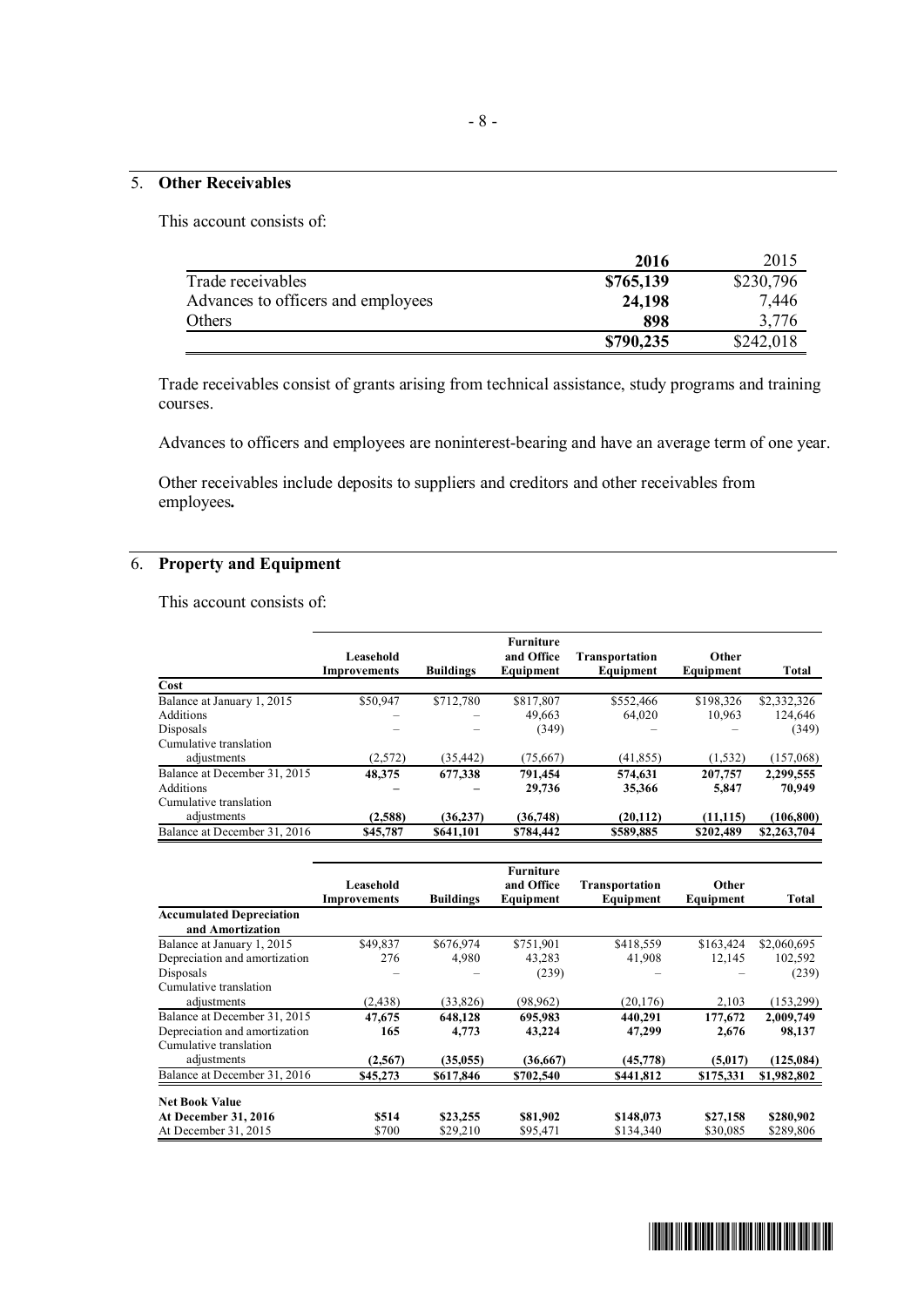IIRR donated its land in Cavite, Philippines to the Philippine Rural Reconstruction Movement, Inc. (PRRM) in 1975. Excluded from this donation were buildings and other improvements on such land. In the same year, PRRM and IIRR entered into a lease agreement on the land in Cavite, Philippines for a period of 25 years, renewable for another 25 years upon mutual agreement of the parties concerned. The annual rental under the lease contract was \$286 until May 25, 2000. On May 23, 2000, IIRR and PRRM executed a contract to confirm their agreement to share the Cavite campus for rural reconstruction work. The contract permits IIRR to use its portion of the campus without rent through May 25, 2025 and may be extended for another 25 years upon mutual agreement of the parties concerned. The fair value of the free rent amounting to \$12,556 in 2016 and \$13,102 in 2015 is recognized as part of other revenues and program services in the statements of activities.

As at December 31, 2016 and 2015, fully depreciated assets amounting to \$1,612,332 and \$1,776,755, respectively, were still in use by the Institute.

### 7. **Accounts Payable and Other Current Liabilities**

This account consists of:

|                                   | 2016      | 2015      |
|-----------------------------------|-----------|-----------|
| Accrued expenses                  | \$145,253 | \$47,910  |
| Fund set aside for field partners | 144,676   | 225,285   |
| Accounts payable                  | 65,899    | 24,785    |
| Others                            | 13,809    | 7.817     |
|                                   | \$369,637 | \$305,797 |

Accrued expenses represent statutory payables such as withholding taxes, social security premiums and other liabilities to governments.

Fund set aside for field partners are payables relating to field program expenses and are expected to be settled within 30 to 360 days from the end of the reporting period.

Accounts payable are noninterest-bearing and are generally on 30 to 60 days term.

Other payables comprise mainly of the obligations relating to employee benefits and other funds that are expected to be settled within 30 to 360 days from the end of the reporting period.

### 8. **Pension Plans**

IIRR has a defined benefit pension plan for its employees in the Philippines and a defined contribution pension plan covering its employees in the U.S.A. and Africa Regional Center. Pension cost for these plans amounted to \$94,301 and \$143,328 in 2016 and 2015, respectively.

Pension Plan for the Philippines

The defined benefit pension plan (Plan) is a funded noncontributory retirement plan covering all regular employees in the Philippines except for certain staff members covered by other plans. A local bank, appointed as trustee, administers the Plan. IIRR's policy is to fund accrued pension costs.

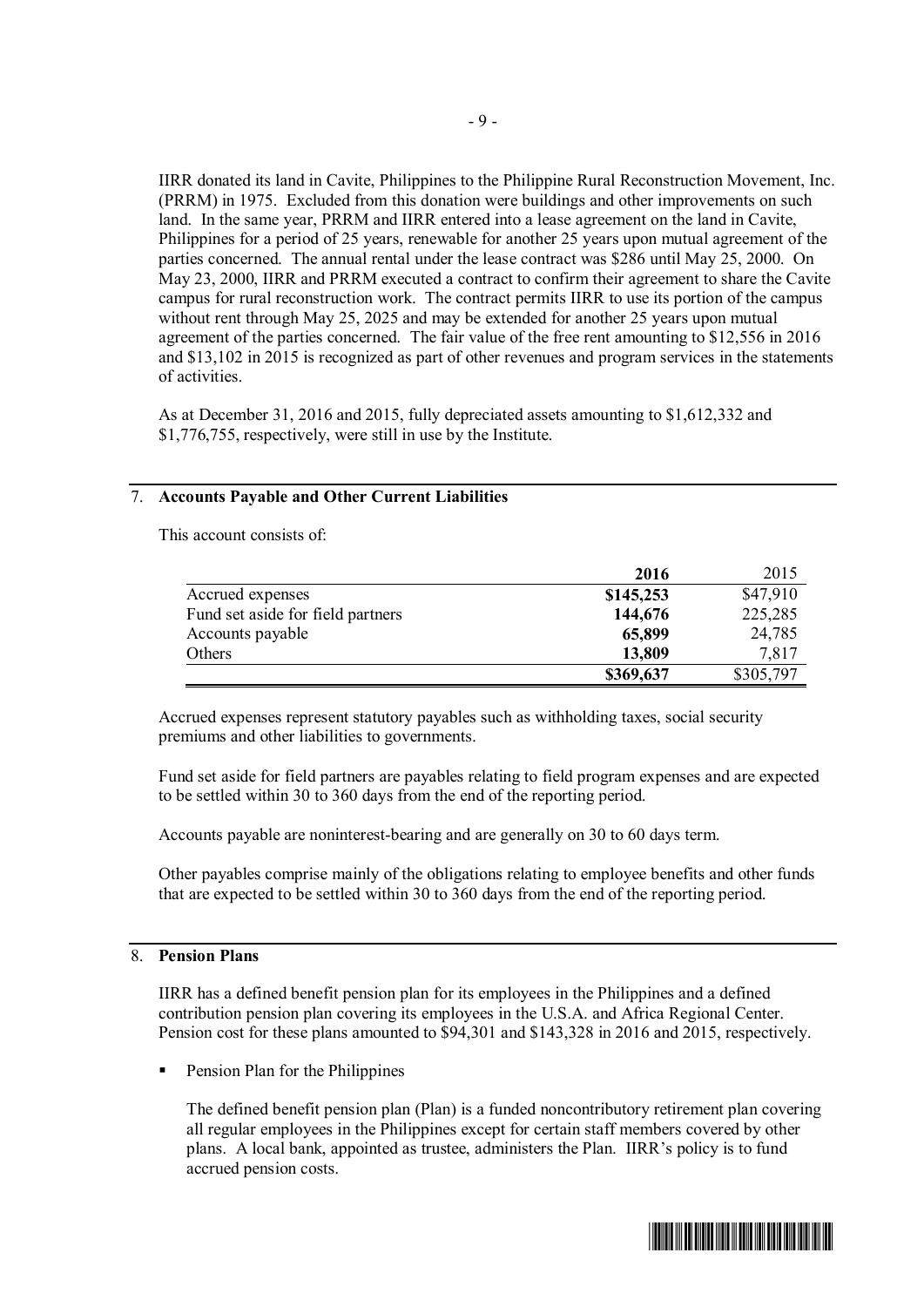Effective July 1, 2000, the Institute amended the Plan to change the benefit formula to a cash balance formula from the existing benefit calculation based upon years of service and final pay. The benefits accrued as of June 30, 2000 under the old formula were credited to each employee's personal retirement account (PRA). A fixed percentage of the employee's monthly salary (at the time earned) beginning July 1, 2000 is also being credited to the employee's PRA.

Normal retirement date is upon attainment by a member of age 60 while early retirement is at age 50, with at least 10 years of service. Upon retirement, an employee receives in one lump sum the amount credited to his/her PRA or the legally mandated minimum retirement benefit, whichever is higher. In case of voluntary resignation, the employee is entitled to receive the amount standing to his/her credit upon the member attaining the age of 50 or after having completed at least 10 years of continuous service. A member who resigns from the employment of the Institute before completing 10 years of continuous service shall be entitled to receive one-half of the amount standing to his/her credit upon resignation and the balance of such amount standing to his/her credit upon attaining the age of 50. Alternatively, he/she may request for his/her fund balance to be transferred to another qualified plan. The fund is required to be under trusteeship to comply with the Philippine requirement for tax qualification. No part of the amount of the fund may be used for or diverted to any purpose other than for the benefit of the members and their beneficiaries.

The following table sets forth IIRR Plan's status:

|                                    | 2016      | 2015      |
|------------------------------------|-----------|-----------|
| Projected benefit obligation (PBO) | \$235,679 | \$325,222 |
| Plan assets at fair value          | (250,959) | (266,995) |
| Pension liability (asset)          | (S15,280) | \$58,227  |

The net pension cost for the Plan includes the following elements:

|                                | 2016     | 2015     |
|--------------------------------|----------|----------|
| Benefit cost:                  |          |          |
| Service cost                   | \$38,023 | \$41,298 |
| Interest cost on PBO           | 16,828   | 4,687    |
| Expected return on plan assets | (2,972)  | (6,706)  |
| Amortization of actuarial loss | 1,053    | 13,949   |
| Pension cost                   | \$52,932 | \$53,228 |
| Benefits paid                  | \$36,401 | \$3,279  |
| Contributions made             | \$32,577 | \$41,298 |

Pension cost is presented as part of Staff cost under "Expenses" account in the statements of activities (see Note 11).

The principal assumptions used in determining projected benefit obligation as at December 31, 2016 and 2015 are shown below:

|                                        | 2016     | 2015     |
|----------------------------------------|----------|----------|
| Discount rate                          | $5.29\%$ | $5.22\%$ |
| Expected rate of return on plan assets | $0.79\%$ | $1.50\%$ |
| Expected rate of salary increases      | $2.50\%$ | 2.50%    |

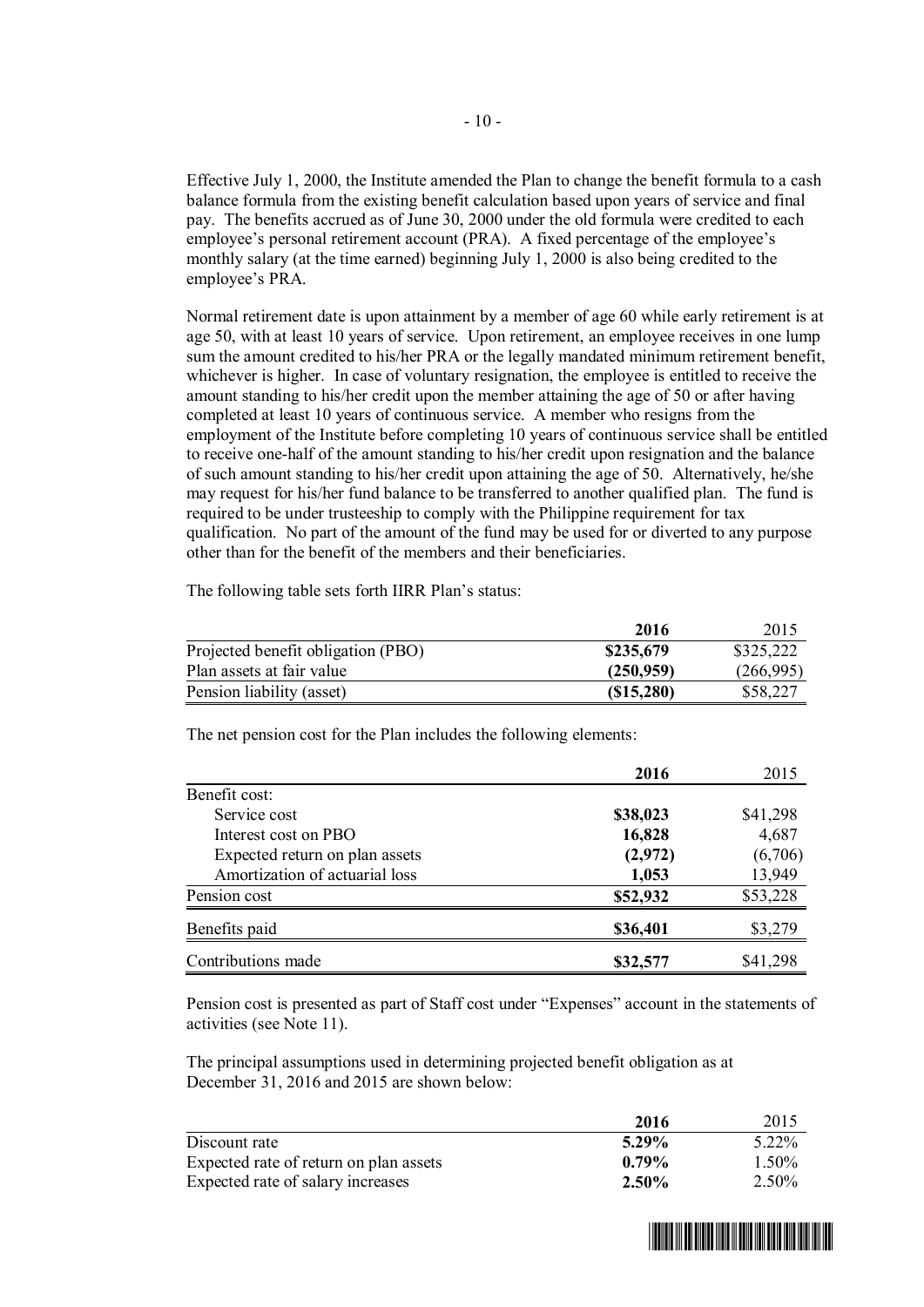The changes in PBO are as follows:

|                                            | 2016      | 2015      |
|--------------------------------------------|-----------|-----------|
| PBO at beginning of year                   | \$325,222 | \$249,343 |
| Service cost                               | 38,023    | 41,298    |
| Interest cost on PBO                       | 16,828    | 4,687     |
| Benefits paid                              | (36, 401) | (3,279)   |
| Actuarial loss (gain)                      | (94,002)  | 48,602    |
| Translation adjustment (Philippine peso to |           |           |
| U.S. dollar)                               | (13,991)  | (15, 429) |
| PBO at end of year                         | \$235,679 | \$325,222 |

The changes in fair value of plan assets are as follows:

|                                                | 2016      | 2015      |
|------------------------------------------------|-----------|-----------|
| Fair value of plan assets at beginning of year | \$266,995 | \$249,343 |
| Expected return on plan assets                 | 2,972     | 6,706     |
| Contributions made                             | 32,577    | 41,298    |
| Benefits paid                                  | (36, 401) | (3,279)   |
| <b>Actuarial</b> loss                          | (982)     | (13, 643) |
| Translation adjustment (Philippine peso to     |           |           |
| U.S. dollar)                                   | (14,202)  | (13, 430) |
| Fair value of plan assets at end of year       | \$250,959 | \$266,995 |

The Plan is funded by contributions of the Institute to a trust fund managed by a Philippine bank. The market value of the Plan assets is determined by the fund trustee.

Notwithstanding any other provisions of the trust agreement, the fund trustee shall use its best efforts to maintain allocation of the investment of the provident fund as established by the Institute's retirement committee and approved by the Institute's BOT. Funds delivered to the trustee in Philippine pesos shall be invested in Philippine peso-denominated investments. Funds delivered to the trustee in U.S. dollars shall be invested in U.S. dollar-denominated investments.

The trust fund is 100% invested in UITFs denominated in Philippine peso in 2016 and 2015. There are no U.S. dollar denominated investments in 2016 and 2015. The fair value of plan assets is categorized under Level 1.

Pension Plan for Other Countries

Net pension cost for the defined contribution pension plan amounted to \$53,309 in 2016 and \$68,571 in 2015.

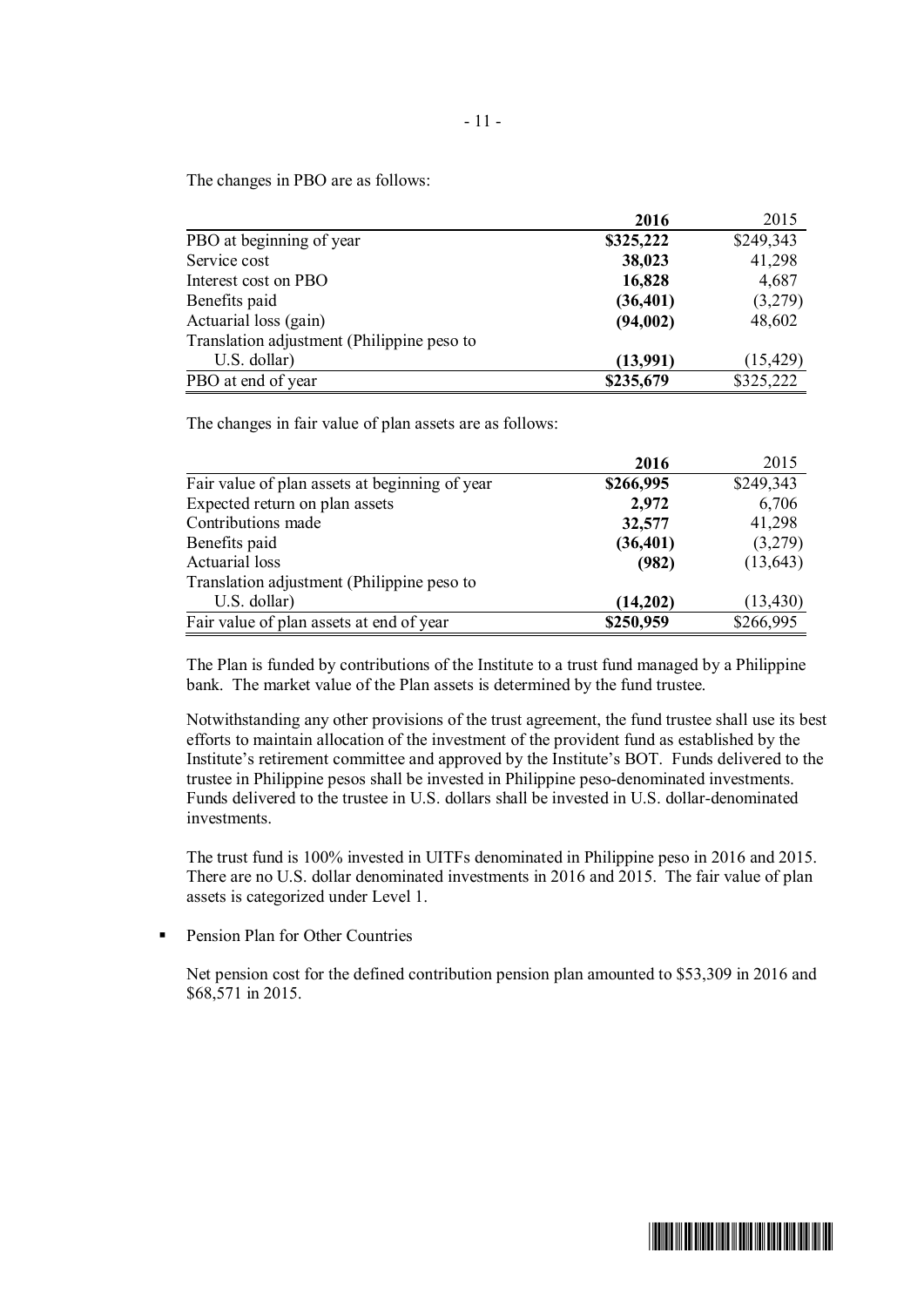## 9. **Net Assets**

a. Temporarily restricted net assets are available for the following program service expenditures:

|                                                | 2016        | 2015        |
|------------------------------------------------|-------------|-------------|
| Program services                               | \$1,580,907 | \$1,766,721 |
| The Reader's Digest Endowment for Publications | 282         | 654         |
|                                                | \$1,581,189 | \$1,767,375 |

b. Permanently restricted net assets consist of the following endowment funds as at December 31, 2016 and 2015:

|                                                | Amount    |
|------------------------------------------------|-----------|
| The Alice Yen Fund                             | \$500,000 |
| The Reader's Digest Endowment for Publications | 100,000   |
| The Employees' Welfare Fund                    | 62,982    |
| The Mr. & Mrs. Yen Mei Tang Memorial Fund      | 55,000    |
|                                                | \$717,982 |

Earnings and appreciation of permanently restricted net assets were included as part of temporarily restricted net assets.

Earnings and appreciation on The Alice Yen Fund may be used for purposes that honor the memory of Alice Yen and her contributions to rural reconstruction and those that relate to education, training, research programs of IIRR and professional development of its staff.

Earnings on The Reader's Digest Endowment for Publications may be used for publication expenses

Earnings and appreciation on The Employees' Welfare Fund may be used for any purpose that tends to give a sense of security to IIRR's staff members.

Earnings and appreciation on The Mr. & Mrs. Yen Mei Tang Memorial Fund may be used for purposes that honor the memory of Mr. and Mrs. Yen Mei Tang and meet any of the following conditions:

- a. Send promising IIRR staff members, holding bachelor's degrees, to study for master's degrees at the University of the Philippines.
- b. Enable promising young staff members to attend short-term courses or to receive training in subjects related to IIRR's mission and language, computer science or to other subjects relating to their work for IIRR.
- c. Provide grants to finance on-site study of successful rural reconstruction efforts.
- d. Finance expenditures on facilities and equipment that improve staff effectiveness.
- e. Finance publications of IIRR staff members related to rural reconstruction.

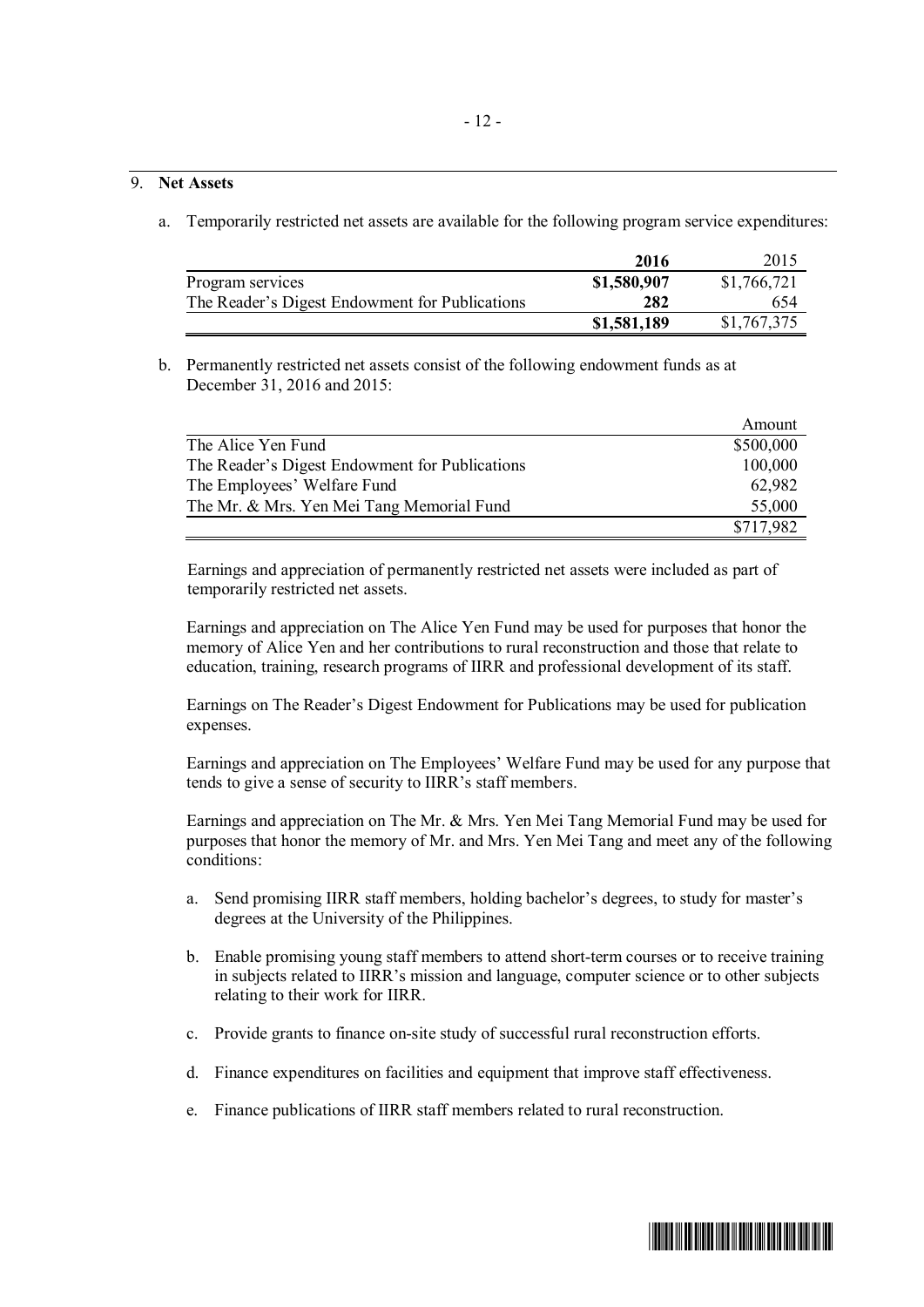In 2003, the Institute transferred the Rural Reconstruction Endowment Fund amounting to \$50,128 to an endowment trust, which is a separate entity. The endowment trust is organized exclusively for the benefit of the Institute and shall operate as a supporting organization of the Institute in accordance with Section 509 (a)(3) of the U.S. Internal Revenue Code. The Institute has no control over the trust. The earnings of the fund will be for the benefit of the Institute only upon the determination of the distributable amount by the trustees of the endowment trust. Any earnings not distributed shall be accumulated to the principal. The value of the endowment trust as at December 31, 2016 and 2015 amounted to \$75,838 and \$70,742, respectively.

#### 10. **Commitments and Contingencies**

IIRR leases various office spaces for its operations. The terms of these leases range from one to three years. Total rent expense amounted to \$116,861 in 2016 and \$127,924 in 2015 and is shown as part of "Rental and maintenance" under "Expenses" account in the statements of activities (see Note 11).

## 11. **Expenses**

This account consists of expenses from continuing operation of IIRR:

|                          | 2016                    |                |                 |                            |           |                 |                 |
|--------------------------|-------------------------|----------------|-----------------|----------------------------|-----------|-----------------|-----------------|
|                          | <b>Program Services</b> |                |                 | <b>Supporting Services</b> |           |                 |                 |
|                          | Learning                | <b>Applied</b> |                 | Management                 | Fund      |                 | Total           |
|                          | Community               | Learning       | <b>Subtotal</b> | and General                | Raising   | <b>Subtotal</b> | <b>Expenses</b> |
| Field program expenses   | \$2,150,951             | \$156,394      | \$2,307,345     | $S-$                       | $S-$      | $S-$            | \$2,307,345     |
| Staff cost (Note 8)      | 1.441.344               | 194,529        | 1,635,873       | 432,935                    | 64,585    | 497,520         | 2,133,393       |
| Contractual services     | 887,656                 | 48,902         | 936,558         | 10,333                     | 3,819     | 14,152          | 950,710         |
| Rental and maintenance   | 62,487                  | 295,000        | 357,487         | 31,370                     | 29,560    | 60,930          | 418,417         |
| Travel                   | 82,357                  | 45,869         | 128,226         | 72,533                     | 1,435     | 73,968          | 202,194         |
| Depreciation (Note 6)    | 10.311                  | 13.995         | 24.306          | 67,419                     | 6.412     | 73,831          | 98,137          |
| Supplies and materials   | 50,840                  | 6,979          | 57,819          | 12,561                     | 273       | 12,834          | 70,653          |
| Communication            | 22,558                  | 12.148         | 34,706          | 4.546                      | 2.467     | 7.013           | 41,719          |
| Printing and publication | 8,649                   | 1,688          | 10,337          | 1.106                      | 1,106     | 2,212           | 12,549          |
| Others                   | 8,044                   |                | 8,044           | 69,941                     | 481       | 70,422          | 78,466          |
|                          | \$4,725,197             | \$775,504      | \$5,500,701     | \$702,744                  | \$110,138 | \$812,882       | \$6,313,583     |

|                          | 2012             |           |             |                            |           |           |             |
|--------------------------|------------------|-----------|-------------|----------------------------|-----------|-----------|-------------|
|                          | Program Services |           |             | <b>Supporting Services</b> |           |           |             |
|                          | Learning         | Applied   |             | Management                 | Fund      |           | Total       |
|                          | Community        | Learning  | Subtotal    | and General                | Raising   | Subtotal  | Expenses    |
| Field program expenses   | \$2,396,820      | \$181,209 | \$2,578,029 | $S-$                       | $S-$      | $S-$      | \$2,578,029 |
| Staff cost (Note 8)      | 921.837          | 417,539   | 1,339,376   | 93,951                     | 70,789    | 164,740   | 1,504,116   |
| Contractual services     | 126,901          | 77,123    | 204,024     | 38,962                     | 16,867    | 55.829    | 259,853     |
| Rental and maintenance   |                  |           |             | 319,366                    | 24,405    | 343,771   | 343,771     |
| Travel                   | 57,325           | 60,246    | 117,571     | 25,466                     | 3,283     | 28.749    | 146,320     |
| Depreciation (Note 6)    |                  |           |             | 98,600                     | 3,992     | 102,592   | 102,592     |
| Supplies and materials   | 7,009            | 6,381     | 13,390      | 1.404                      | 227       | 1,631     | 15,021      |
| Communication            | 20,722           | 11,510    | 32,232      | 3,804                      | 2.445     | 6,249     | 38,481      |
| Printing and publication | 11.263           | 1.377     | 12.640      | 895                        | 895       | 1.790     | 14,430      |
| Others                   | 7.935            | 2,789     | 10,724      | 13,998                     | 3,164     | 17,162    | 27,886      |
|                          | \$3,549,812      | \$758,174 | \$4,307,986 | \$596.446                  | \$126,067 | \$722,513 | \$5,030,499 |



 $2015$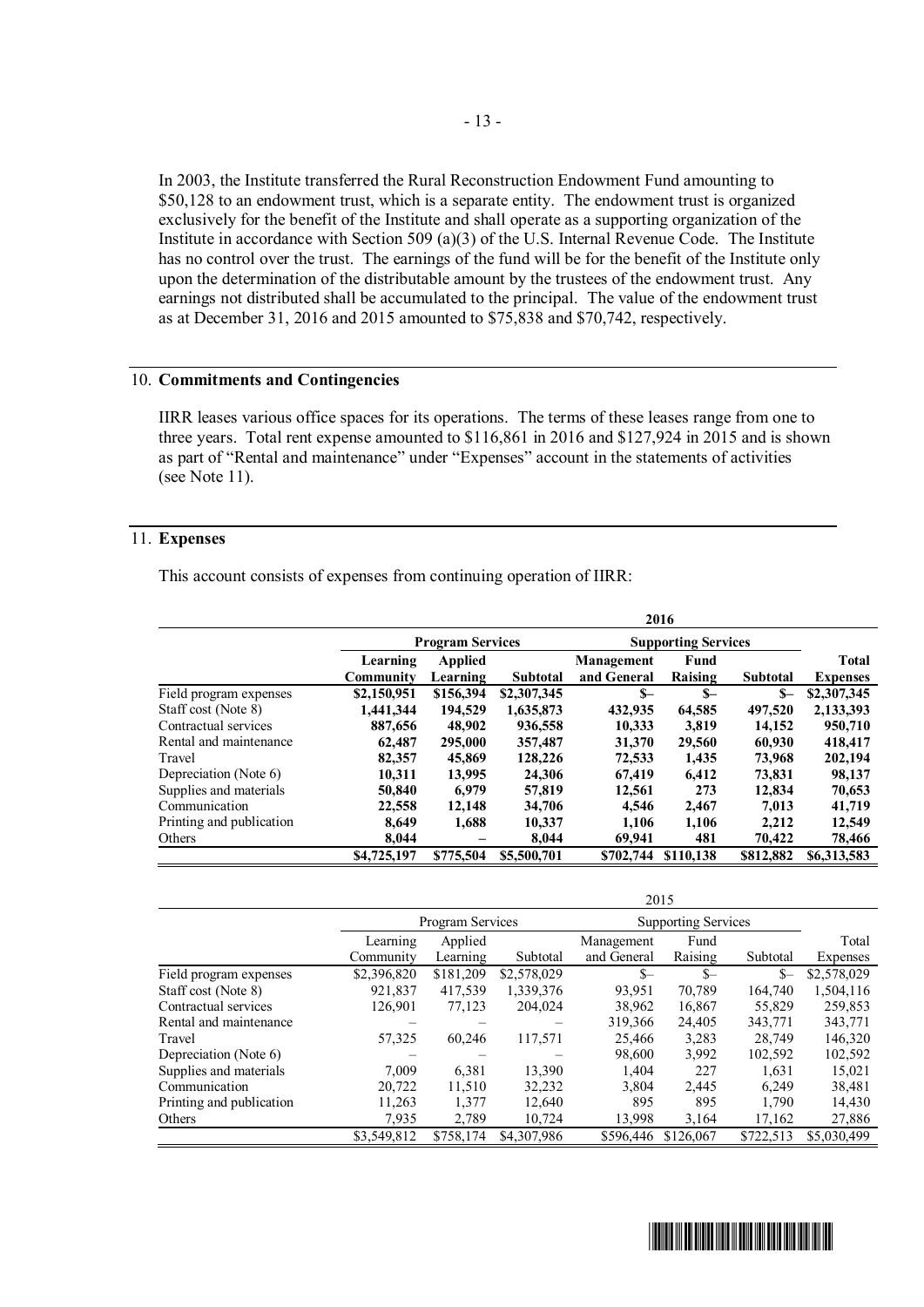The foregoing expenses and costs incurred by IIRR are classified by functional category of program and supporting services. The functional categories included under program services are described as follows:

a. Learning Community Program

This program aims to: (1) enable people and their communities to effect meaningful change in their lives through research and learning process; and, (2) generate knowledge about participatory human development through practical experience. Capacity building of people and their institutions is achieved at the community level through this program.

b. Applied Learning Program

This program aims to contribute to the global body of knowledge on organizational and program effectiveness and good governance through practical trainings, workshops, conferences, technical assistance, study programs and publications. The focus is to transform field experience into a unique, informed, evolving and on-site learning through interaction between community members and development practitioners engaged at national, regional and global levels.

## 12. **Subsequent Events**

The Institute evaluated events subsequent to December 31, 2016 through April 21, 2017, the date on which the financial statements were available for issuance. It was determined that there were no subsequent events or transactions that were material in the financial statements at December 31, 2016.

## 13. **Approval of the Financial Statements**

The financial statements were approved and authorized for issue by the BOT on April 21, 2017.



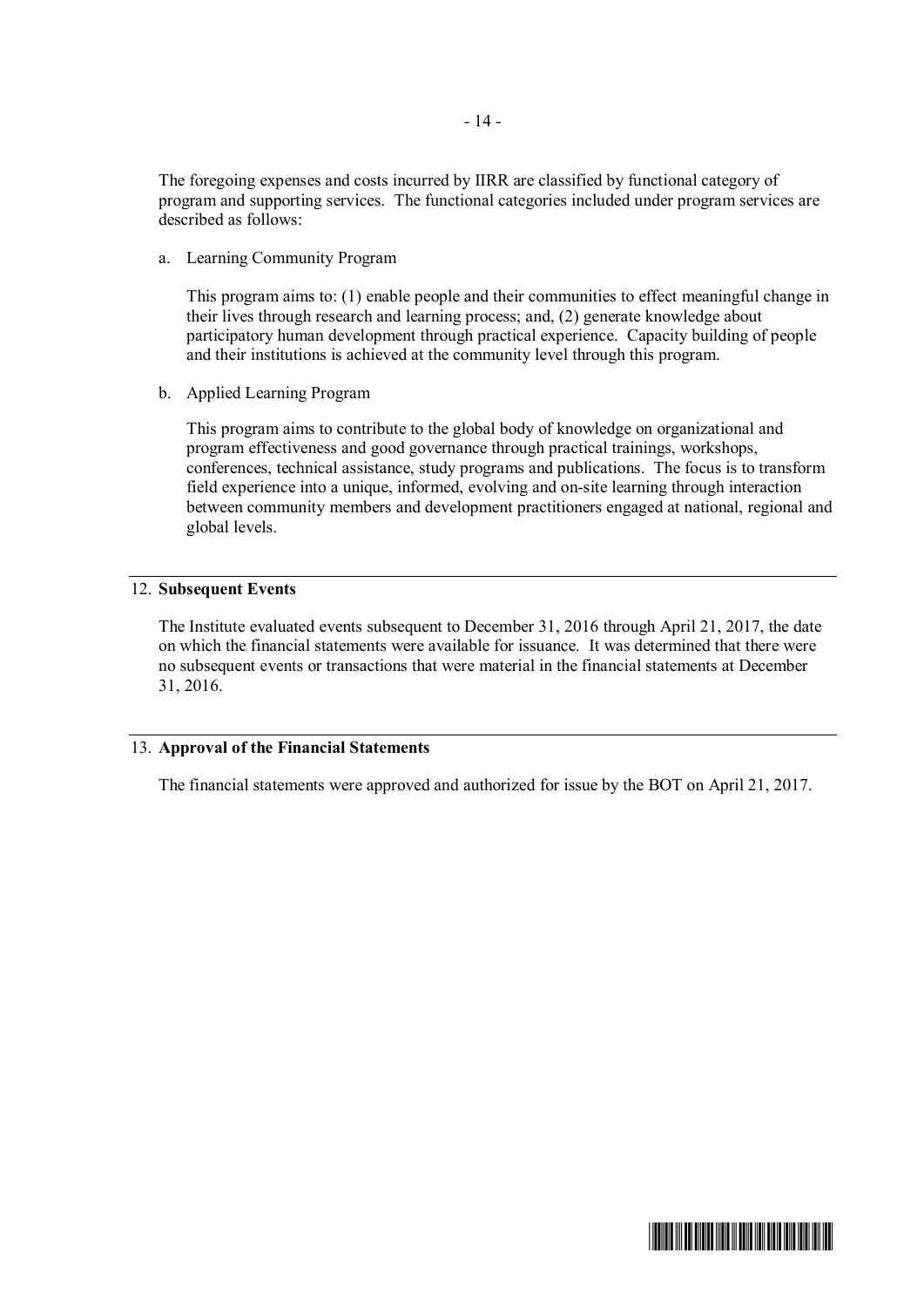

SyCip Gorres Velayo & Co. 6760 Ayala Avenue 1226 Makati City Philippines

Tel: (632) 891 0307 Fax: (632) 819 0872 ey.com/ph

BOA/PRC Reg. No. 0001, December 14, 2015, valid until December 31, 2018 SEC Accreditation No. 0012-FR-4 (Group A), November 10, 2015, valid until November 9, 2018

## **INDEPENDENT AUDITOR'S REPORT ON SUPPLEMENTARY SCHEDULE ON STATEMENT OF ACTIVITIES - OPERATING BASIS**

The Board of Trustees International Institute of Rural Reconstruction

We have audited the financial statements of International Institute of Rural Reconstruction as at and for the years ended December 31, 2016 and 2015 and have issued our report thereon dated April 21, 2017. Our audits were made for the purpose of forming an opinion on the basic financial statements taken as a whole. The Supplementary Schedule on Statement of Activities - Operating Basis to accompany the financial statements of the Institute is the responsibility of the Institute's management. The supplementary schedule presented is not part of the basic financial statements. The supplementary schedule has been subjected to the auditing procedures applied in the audit of the basic financial statements and, in our opinion, fairly state, in all material respects, the information required to be set forth therein in relation to the basic financial statements taken as a whole.

SYCIP GORRES VELAYO & CO.

Christine & Vallej Partner

April 21, 2017